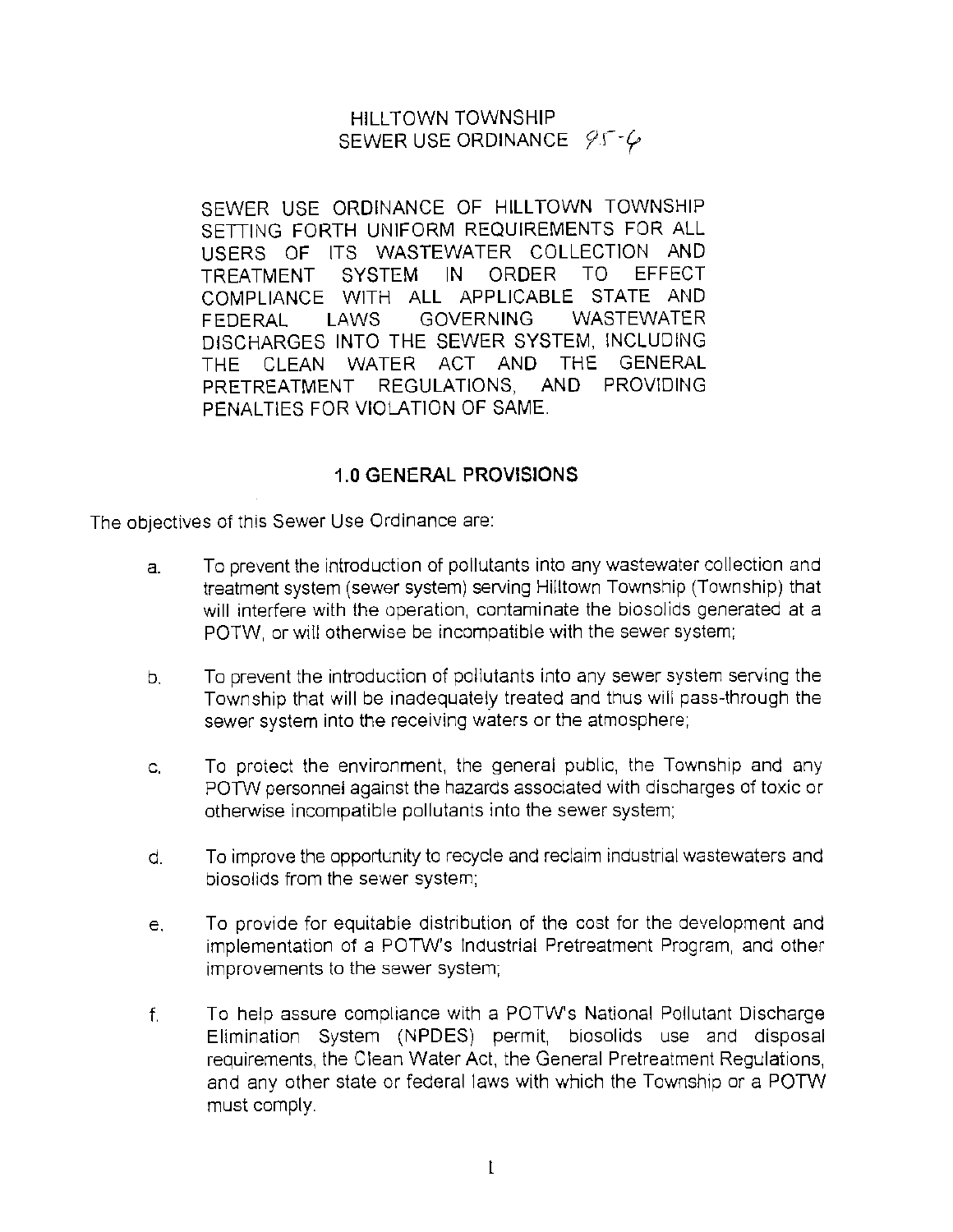Except as otherwise provided herein, the provisions of this Sewer Use Ordinance will be implemented and enforced by the Township and the appropriate POTW Officials through issuance of Wastewater Contribution Permits to those Industrial/Commercial Users meeting the EPA's definition of a Significant Industrial User (SIU); through monitoring, reporting, and enforcement of the Ordinance with these Significant Industrial Users and all other Users. This Sewer Use Ordinance also assumes that the capacity of the sewer system allocated to existing customers will not be preempted, and provides for the setting of fees for the equitable distribution of costs resulting from development and implementation of the program established herein.

## **1.2 Definitions**

Unless the context specifically indicates otherwise, the following terms and phrases as used in this Sewer Use Ordinance shall have the meanings hereinafter designated:

- 1. Act or "the Act". The Federal Water Pollution Control Act, also known as the Clean Water Act, as amended, 33 U.S.C. 1251, *et* seq.
- 2. Approval Authority. The United States Environmental Protection Agency (EPA).
- 3. Authorized Representative of a Significant Industrial User.
	- (1) If the User is a corporation, a responsible corporate officer is: (i) a president, secretary, treasurer, or vice-president of the corporation in charge of a principal business function, or any other person who performs similar policy or decision-making functions for the corporation, or (ii) the plant manager of one or more manufacturing, production, or operation facilities employing more than 250 persons or having gross annual sales or expenditures exceeding \$25 million (in second-quarter 1980 dollars), if authority to sign documents has been assigned or delegated to the plant manager in accordance with corporate procedures.
	- (2) If the User is a partnership or sole proprietorship: a general partner or proprietor, respectively.
	- (3) If the User is a local, state, or federal governmental agency: a director or highest appointed official designated to oversee the operation and performance activities of the facility, or their designee.
	- (4) A duly-authorized represantative of the individual designated in (1) through (3) above if: (i) the authorization is made in writing by the individual described in (1) or (2); (ii) the authorization specifies either an individual or a position having overall responsibility for the operation of the facility from which the industrial discharge originates, such as the position of plant manager, or a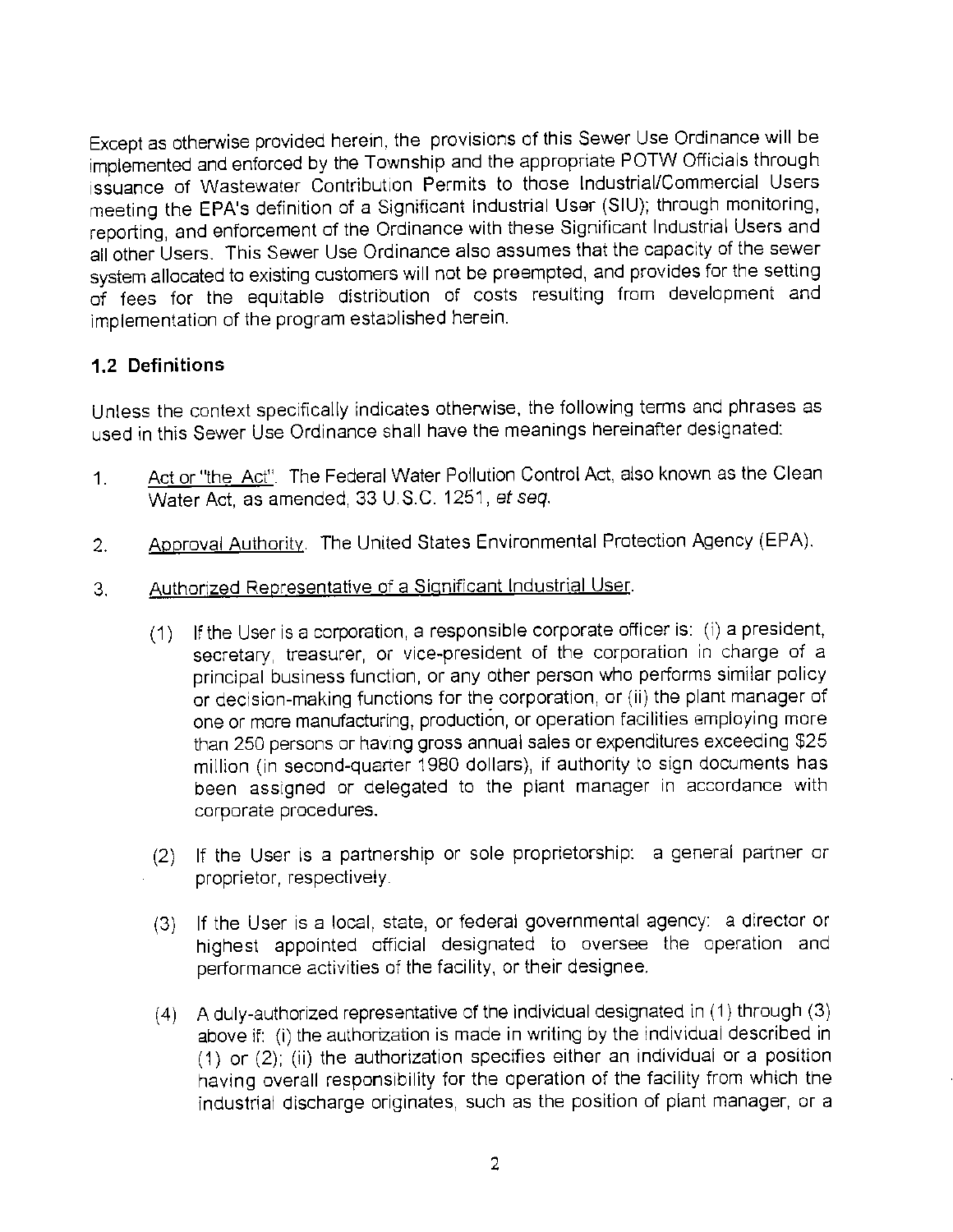position of equivalent responsibility, or having overall responsibility for environmental matters for the company; and (iii) the written authorization is submitted to the Township.

- 4. Biochemical Oxygen Demand (BODs). The quantity of oxygen consumed in the biochemical oxidation of organic matter under the standard 5-day laboratory procedure, at 20 degrees Celsius, expressed in terms of weight and concentration, [milligrams per liter (mg/I)].
- 5. Categorical Pretreatment Standard or Categorical Standard. Any regulation containing pollutant discharge limitations promulgated by the EPA in accordance with Sections 307(b) and (c) of the Act and appearing in 40 CFR Chapter I, Subchapter N, Parts 401-471.
- 6. Compatible Pollutant. A pollutant for which any POTW was specifically designed to treat and remove such as Biochemical Oxygen Demand (B0Ds), Total Suspended Solids (TSS), Ammonia Nitrogen (NH3-N), Total Phosphorus (P), and to a lesser degree Oil and Grease.
- 7. Control Authority. The term "Control Authority" shall refer to the Manager or any other authorized Official of any POTW having an approved pretreatment program under the provisions of 40 CFR 403.11.
- 8. DEP. The Pennsylvania Department of Environmental Protection, or where appropriate, the term may also be used as a designation, for the Secretary or other duly authorized official of said agency.
- 9. Enforcement Response Plan (ERP). A plan developed by a POTW which details the responses that will be taken by the POTW for various violations of this Ordinance, a Categorical Pretreatment Standard, or any other Pretreatment Requirement. The ERP is a supplement to this Sewer Use Ordinance and is available through the Township or POTW.
- 10. Environmental Protection Agency (EPA). The U.S. Environmental Protection Agency, or where appropriate, the term may also be used as a designation for the Administrator or other duly authorized official of said agency.
- 11. Equivalent Dwelling Unit (EDU). Any source of wastewater into any sewer system within the Township which has the following typical wastewater characteristics:

| Flow                                        | 275 gpd           |
|---------------------------------------------|-------------------|
| Ammonia-Nitrogen, as N (NH <sub>3</sub> -N) | $25$ mg/l         |
| Biochemical Oxygen Demand (BODs)            | $250$ mg/l        |
| Phosphorous, as P                           | $10 \text{ m}$ dl |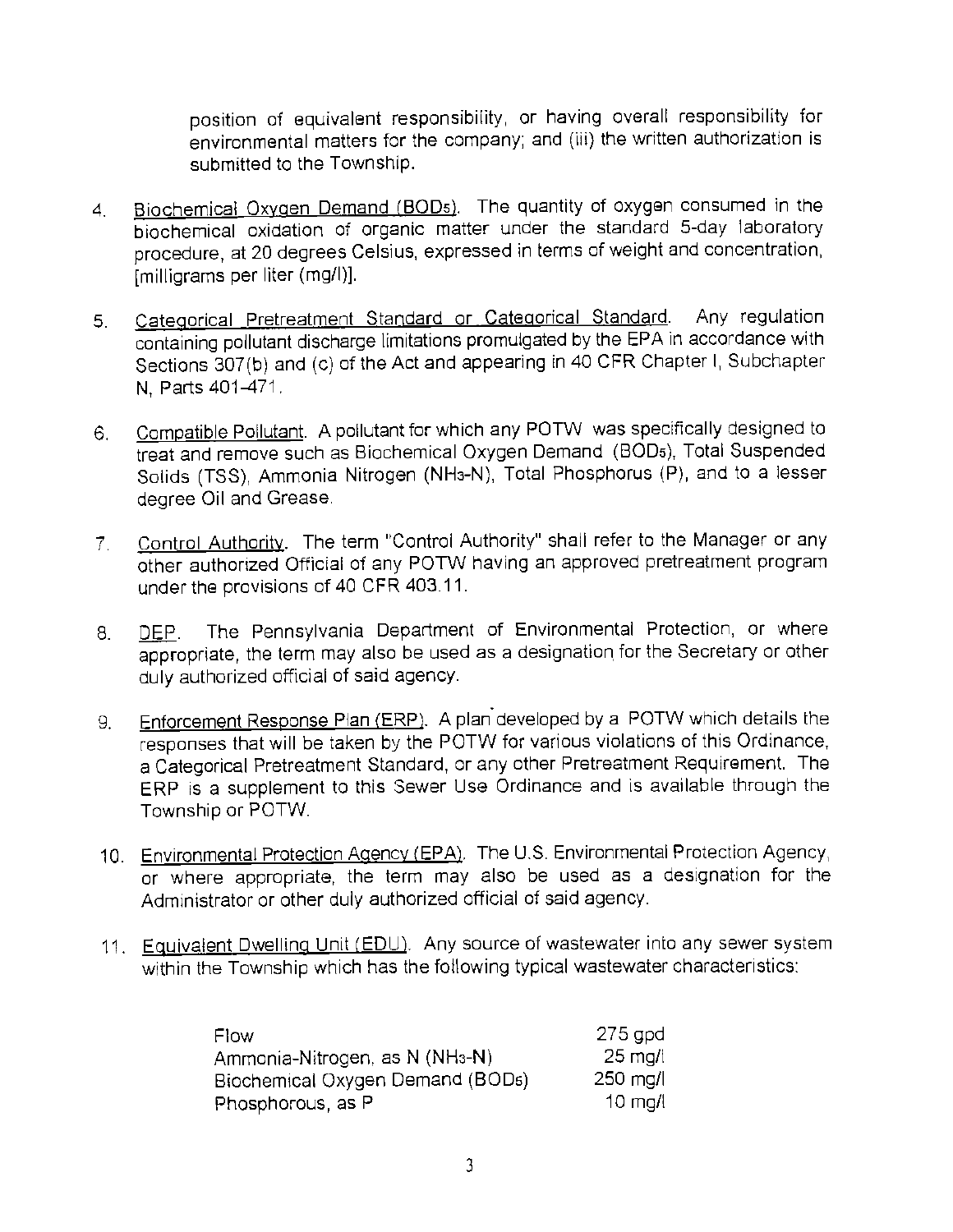| Total Suspended Solids (TSS)  | .250 mg/l |
|-------------------------------|-----------|
| Total Kjeldahi Nitrogen (TKN) | $40$ mg/l |

- 12. Existing Source. Any User of any sewer system serving the Township who commenced operation prior to EPA publication of proposed Categorical Pretreatment Standards, which will be applicable to that User after final EPA promulgation of such standards in accordance with Section 307 of the Act.
- 13. Grab Sample. A sample that is taken from a waste stream on a one-time basis over a period of time not to exceed fifteen minutes, with no regard to the flow in the waste stream. To fulfill EPA's General Pretreatment Regulations, all grab samples taken pursuant to this Sewer Use Ordinance shall consist of a minimum of four samples taken individually and flow composited in the laboratory, or analyzed separately and averaged.
- 14. Indirect Discharge. The discharge or the introduction of non-domestic pollutants into the sewer system, including holding tank waste discharged into the system as outlined in 40 CFR 403.31 (g) and Sections 307(b), (c), and (d) of the Act.
- 15. Industrial User. Any non-domestic source of indirect discharge to any sewer system serving the Township.
- 16. Interference. A discharge, which alone or in conjunction with a discharge or discharges from other sources, inhibits or disrupts the sewer system treatment processes, operations, or its biosolids processes, use or disposal: and therefore is a cause of a violation of any requirement of a POTW NPDES permit. The term includes prevention of biosolids use, processing, and disposal by the receiving treatment facility in accordance with Section 405 of the Act, (33 U.S. C. 1345) or any criteria, guidelines, or regulations developed pursuant to the Solid Waste Disposal Act (SWDA), the Clean Air Act, the Toxic Substances Control Act, or more stringent State Criteria, including those contained in any State biosolids management plan prepared pursuant to Title IV of SWDA and applicable to the method of disposal or use employed by the receiving treatment facility.
- 17. Manager. The person designated by any POTW to supervise the overall operation of the treatment system and who is charged with certain duties and responsibilities by this ordinance, or his duly authorized representative.
- 18. National Pollution Discharge Elimination System or NPDES Permit. A permit issued pursuant to Section 402 of the Act (33 U.S.C. 1342).
- 19. New Source.
	- a. Any User of any sewer system serving the Township which commenced operation after the publication by the EPA of proposed Categorical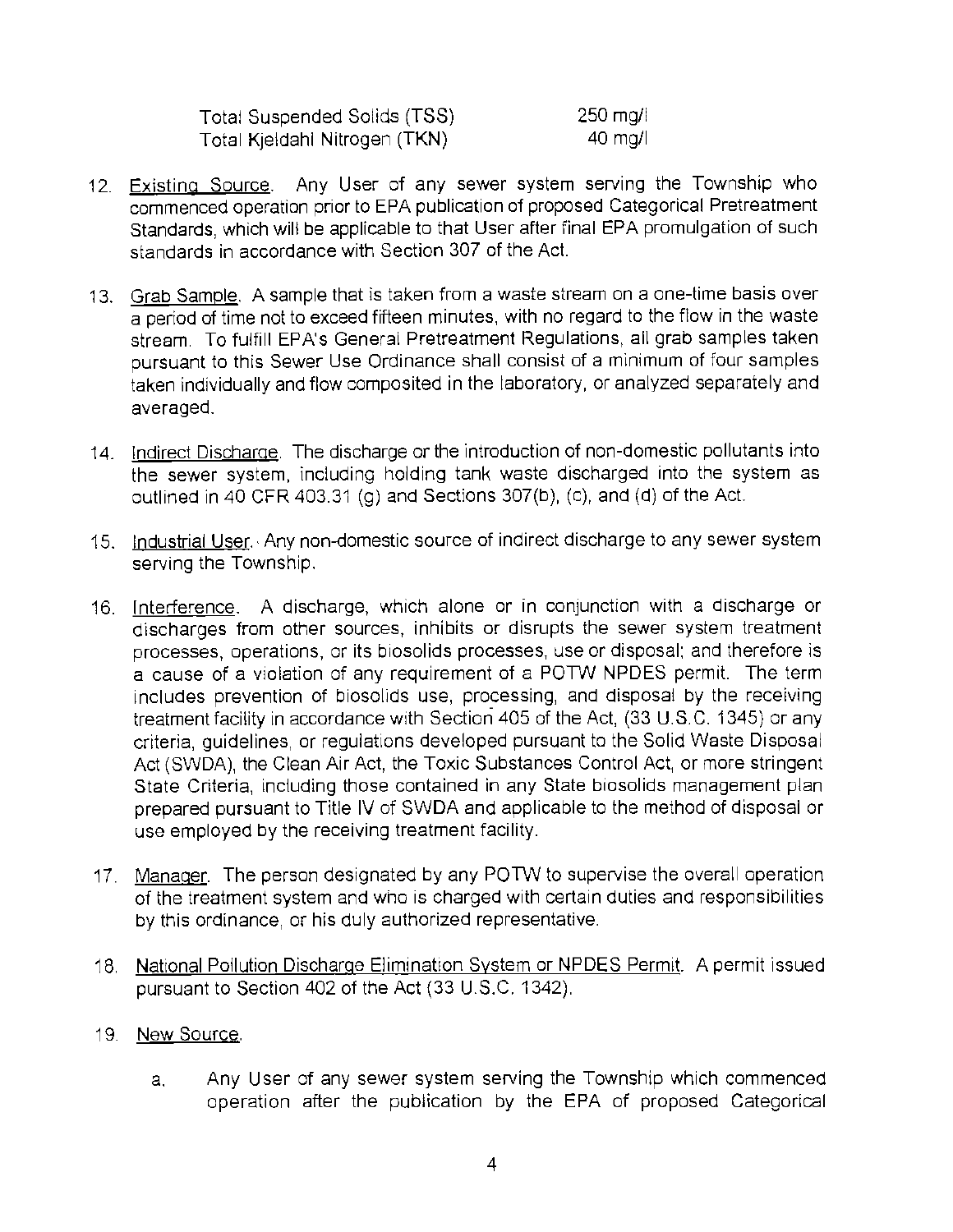Pretreatment Standards, which will be applicable to that User after final EPA promulgation of such standards in accordance with Section 307 of the Act, provided that:

- (i) The building, structure, facility, or installation from which the discharge originates is constructed at a site at which no other source is located; or
- (ii) The building, structure, facility, or installation totally replaces the process or production equipment that causes the discharge of pollutants at an existing source; or
- (iii) The production or wastewater generating processes of the building, structure, facility, or installation are substantially independent of an existing source at the same site.
- b. Construction on a site at which an existing source is located results in a modification rather than a New Source categorization if the construction does not create a new building, structure, facility, or installation meeting the criteria of this Section (a) above but otherwise alters, replaces, or adds to existing process or production equipment.
- c. Construction of New Source as defined under this section has commenced if the owner or operator has:
	- (i) initiated placement, assembly, or installation of facilities or equipment; or
	- (ii) initiated Significant site preparation work, including clearing, excavation, or removal of existing buildings, structures, or facilities necessary for the placement, assembly, or installation of New Source facilities or equipment; or
	- (iii) entered into a binding contractual obligation for the purchase of fadlities or equipment that are intended to be used in its operation within a reasonable period of time. Options to purchase or contracts that can be terminated or modified without substantial loss, and contracts for feasibility, engineering, and design studies do not constitute a contractual obligation under this section.
- 20. Non-contact Cooling Water. Water used for cooling purposes which does not come into direct contact with any raw material, intermediate product, waste product, or finished product.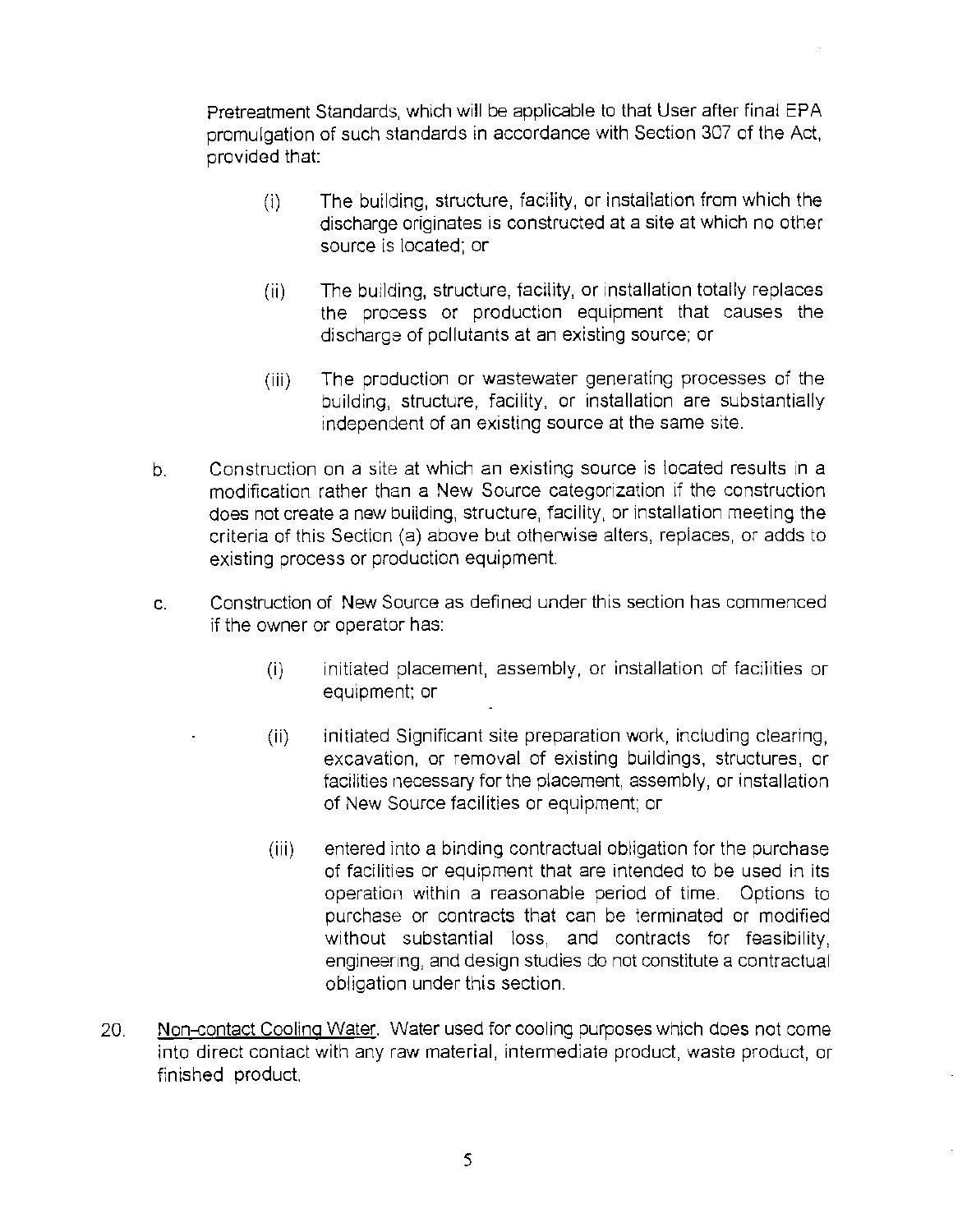- 21. Pass-Through. A discharge that exits the POTW into waters of the United States in quantities or concentrations which, alone or in conjunction with a discharge or discharges from other sources, is a cause of a violation of any requirement of the POTW's NPDES permit (including an increase in the magnitude or duration of a violation).
- 22. pH. A measure of the acidity or alkalinity of a solution expressed in standard units.
- 23. Pollutant. Any dredged spoil, solid waste, incinerator residue, sewage, garbage, biosolids, munitions, chemical wastes, biological materials, radioactive materials, heat, wrecked or discharged equipment, rock, sand, cellar dirt, and industrial, municipal, and agricultural waste discharge into any sewer system serving the Township.
- 24. Pretreatment or Treatment. The reduction of the quantity of pollutants, the elimination of pollutants, the alteration of the nature of pollutants, or the alteration of the nature of pollutant properties in wastewater to a less harmful state prior to, or in lieu of, discharging or otherwise introducing such pollutants into any sewer system serving the Township. The reduction or alteration can be obtained by physical, chemical, or biological processes, or by process changes, or by other means, except as prohibited by CFR Section 403.6(d).
- 25. Pretreatment Requirements. Any substantive or procedural requirement related to pretreatment including those promulgated by the EPA under the Act, and those established by any POTW.
- 26. Pretreatment Standards. Pretreatment standards shall mean any prohibited discharge standards, categorical pretreatment standards, or local limits.
- 27. Publicly Owned Treatment Works (POTW). A treatment works (serving the Township, such as the Pennridge Wastewater Treatment Authority plant and the Telford Borough Authority plant) as defined by Section 212 of the Act (33 U.S.C. 1292). This definition includes any sewers that convey wastewater to a POTW plant, but does not include pioes, sewers, or other conveyances not connected to a facility providing treatment.
- 28. Significant Industrial User. Any non-domestic User of any sewer system serving the Township who:
	- a. Is subject to Categorical Pretreatment Standards;
	- b. Discharges an average of 25,000 gallons per day process wastewater to any sewer system serving the Township;
	- c. Contributes a process waste stream that makes up a 5 percent or more of the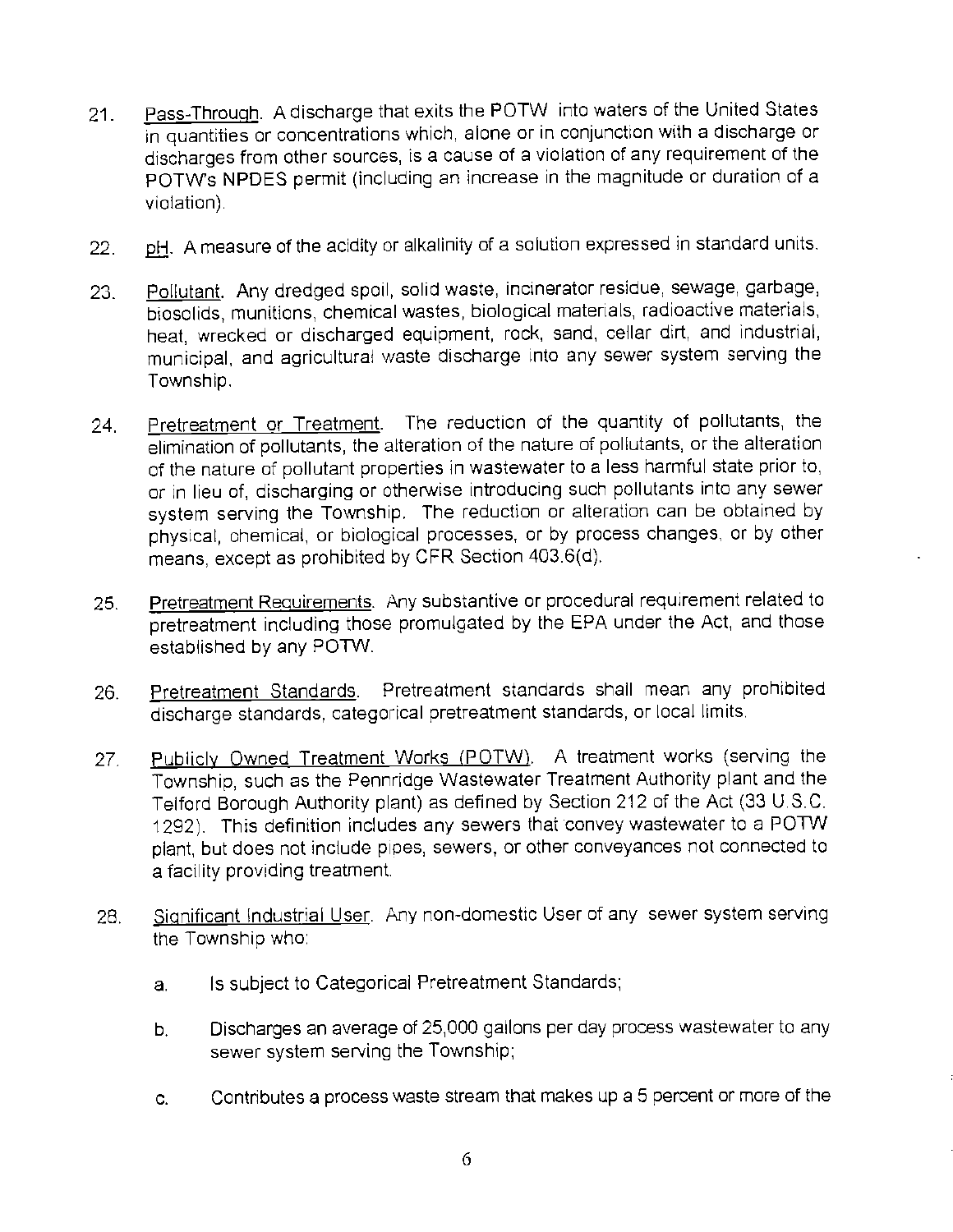average dry weather hydraulic or organic capacity of a POTW;

- d. Is designated as such by the Township on the basis that the User has a reasonable potential for adversely affecting the operation of any POTW, the quality of the biosolids generated at any POTW, or for violating any pretreatment standard or requirement.
- 29. Significant Industrial User Permit. A permit issued by any POTW to an industrial/commercial User in accordance with Section 4.4 of this Sewer Use Ordinance.
- 30. Significant Noncompliance. An Industrial User is in significant noncompliance if his violations meet one or more of the following criteria:
	- Chronic violations of wastewater discharge limits, defined as those in which 66 percent or more of all the measurements taken during a six-month period exceed (by any magnitude) the daily maximum limit or the average limit for the same pollutant parameter:
	- Technical Review Criteria (TRC) violations, defined as those violations in which 33 percent or more of all of the measurements for each pollutant parameter taken during a six-month period equal or exceed the product of the daily average maximum limit or the average limit times the applicable TRC (TRC=1.4 for BOD, TSS, fats, oil and grease, and 1.2 for all other pollutants except pH);
	- Any other violation of a pretreatment effluent limit (daily maximum or longerterm average) that any POTW· determines has caused, alone or in combination with other discharges, an interference, pass through, or upset at the treatment plant (including endangering the health of POTW personnel or the general public);
	- Any discharge of a pollutant that has caused imminent endangerment to human health, welfare, or to the environment or has resulted in any POTW exercising its emergency Authority under 40 CFR 403 paragraph (f)(1 )(vi)(B) to halt or prevent such a discharge;
	- Failure to meet, within ninety (90) days after the scheduled date, a compliance schedule date, or a compliance schedule milestone contained in a local control mechanism or enforcement action for starting construction, completing construction, or attaining final compliance;
	- Failure to accurately report incidents of noncompliance: or
	- Any other violation or group of violations that any POTW determines will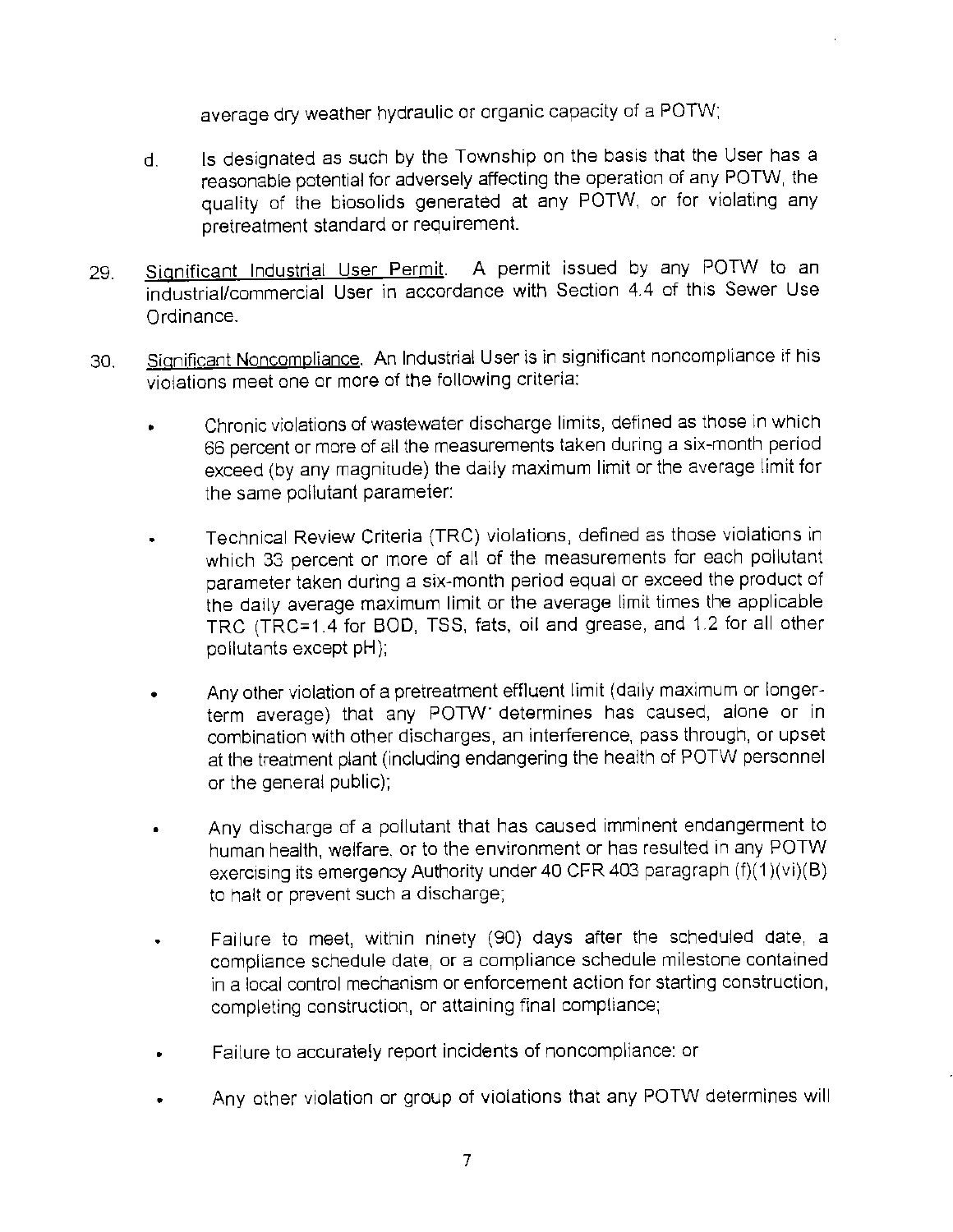adversely affect the overall implementation of its industrial pretreatment program.

- 31. Slug Control Plan. All Significant Industrial Users are required to submit to the appropriate POTW a Slug Control Plan that meets the criteria set forth in Section 2.6 of this Sewer Use Ordinance.
- 32. Slug Discharge or Slug Load. Any discharge of a non-routine, episodic nature, including, but not limited to an accidental spill or non-customary batch discharging or a discharge at a flow rate or concentration that could cause a violation of any Pretreatment Standard set forth in accordance with Section 2.1 of this Sewer Use Ordinance, or in Section 403.5 of the General Pretreatment Regulations.
- 33. Standard Industrial Classification (SIC). A classification pursuant to the Standard Industrial Classification Manual issued by the Executive Office of the President, Office of Management and Budget 1972.
- 34. State. Commonwealth of Pennsylvania.
- 35. Storm Water. Any flow occurring during or following any form of natural precipitation and resulting exclusively therefrom.
- 36. Total Suspended Solids (TSS). The total suspended matter that floats on the surface or is suspended in water, wastewater, or other liquids, and which is measured by laboratory filtering.
- 37. Township. Township of Hilltown, a municipal corporation located in Bucks County, Pennsylvania.
- 38. Toxic Pollutant. Any pollutant or combination of pollutants listed as toxic in regulations promulgated by the Administrator of the EPA under the Clean Water Act, or other acts promulgated by the federal or state governments.
- 39. User. Any person who contributes, causes, or permits the contribution of wastewater into any sewer system serving the Township.
- 40. Wastewater. The liquid and water-carried industrial or domestic wastes from dwellings, commercial buildings, industrial facilities, and institutions, together with any groundwater, suriace water, and storm water that may be present, whether treated or untreated which is contributed into or permitted to enter the sewer system.
- 41. Wastewater Collection and Treatment (sewer) System. All collection and transportation lines and/or facilities of the Hilltown Township Water and Sewer Authority, Telford Borough Authority, Perkasie Borough Authority and/or any other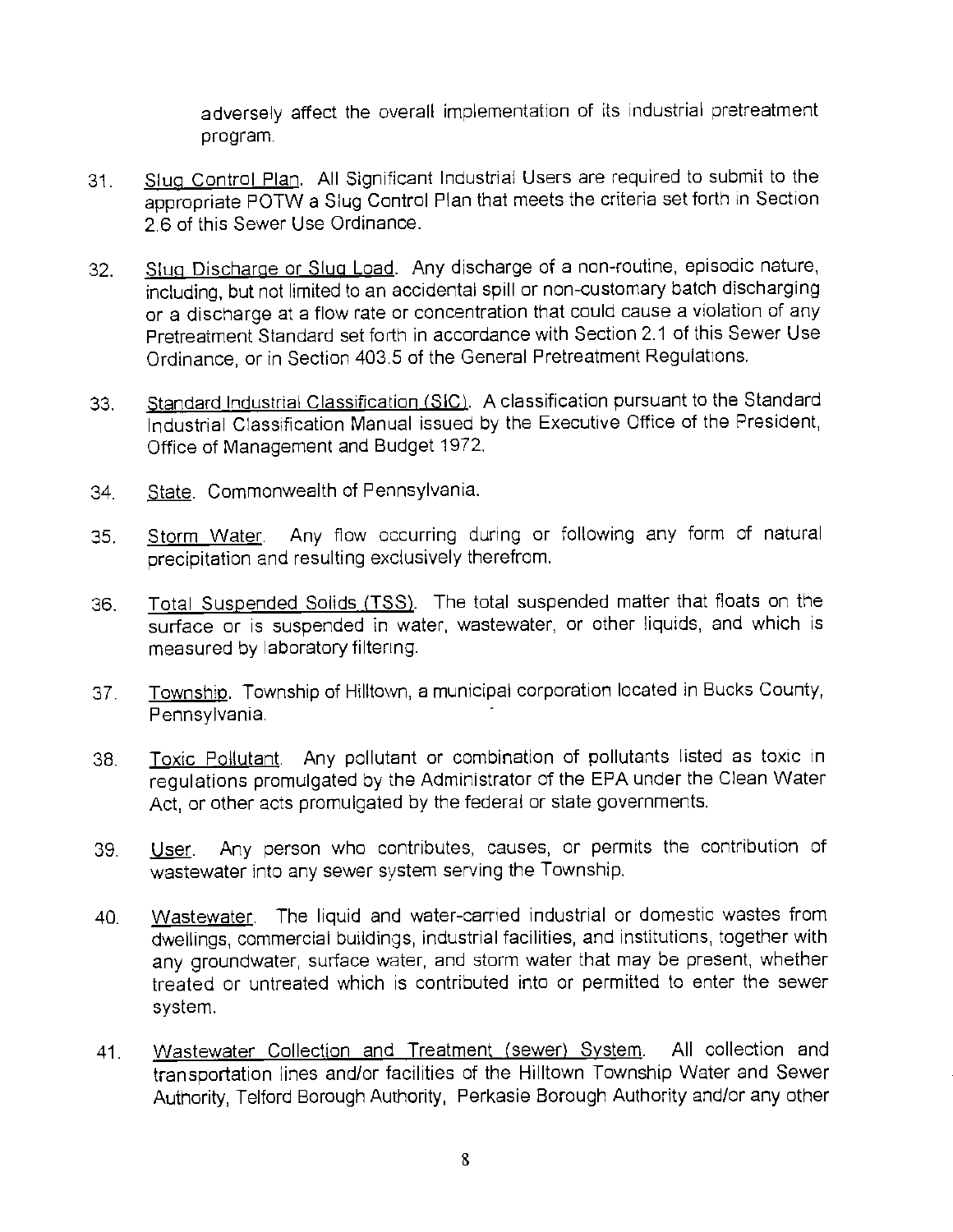duly authorized provider of sewer service located within the geographic boundaries of Hilltown Township.

42. Waters of the State. All streams, lakes, ponds, marshes, watercourses, waterways, wells, springs, reservoirs, aquifers, irrigation systems, drainage systems, and all other bodies or accumulations of water, surface or underground, natural or artificial, public or private, which are contained within, flow through, or border upon the State or any portion thereof.

### **1.3 Abbreviations**

The following abbreviations shall have the designated meanings:

| BOD5         | Biochemical Oxygen Demand                         |
|--------------|---------------------------------------------------|
| CFR.         | Code of Federal Regulations                       |
| COD          | Chemical Oxygen Demand                            |
| <b>CWA</b>   | Clean Water Act                                   |
| DEP          | Department of Environmental Protection            |
| EPA          | U.S. Environmental Protection Agency              |
| mg/l         | Milligrams per liter                              |
| $NH_3-N$     | Ammonia Nitrogen, as N                            |
| <b>NPDES</b> | National Pollutant Discharge Elimination System   |
| 0&M          | Operation & Maintenance                           |
| POTW         | <b>Publicly Owned Treatment Works</b>             |
| <b>PWTA</b>  | Pennridge Wastewater Treatment Authority          |
| <b>SIC</b>   | Standard Industrial Classification                |
| <b>SWDA</b>  | Solid Waste Disposal Act, 42 U.S.C. 6901, et seq. |
| <b>TKN</b>   | Total Kjeldahl Nitrogen                           |
| <b>TSS</b>   | <b>Total Suspended Solids</b>                     |
| <b>USC</b>   | United States Code                                |
|              |                                                   |

# **2.0 REGULATIONS**

# **2.1 General**

No User or Significant Industrial User may contribute or cause to be contributed, directly or indirectly, any pollutant or wastewater that will cause a pass-through or interference in any sewer system serving the Township, will create a hazard to the environment. the general public, any POTVV or Township personnel, or will cause any POTW to violate any General Pretreatment Regulation, NPDES permit or biosolids requirement. These general prohibitions apply to all such Users of a sewer system, whether or not the User is subject to National Categorical Pretreatment Standards or any other national, State, or local pretreatment standards for requirements.

A User or Significant Industrial User may not contribute the following substances to any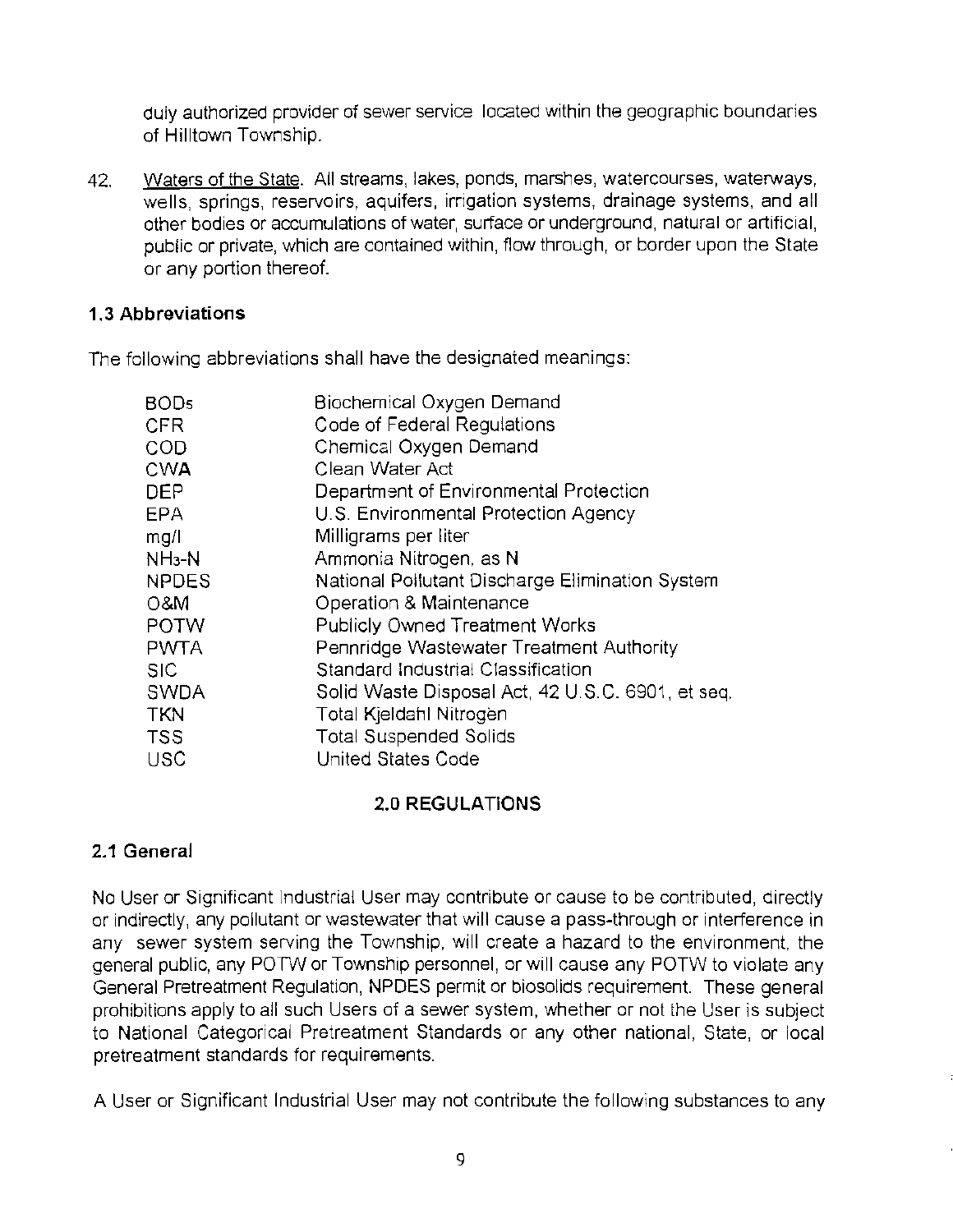#### sewer system serving the Township;

- a. Any liquids, solids, or gases that by reason of their nature or quantity are, or may be sufficient either alone or by interaction with other substances to cause fire or explosion, or be injurious in any other way to the sewer system or will disrupt the operation of the sewer system. At no time shall two successive readings on an explosion hazard meter at the point of discharge into the system (or at any point in the system) be more than five percent (5%), nor any single reading over ten percent (10%) of the Lower Explosive Limit (LEL). Prohibited materials include, but are not limited to, gasoline, kerosene, naphtha, benzene, toluene, xylene, ethers, alcohols, ketones, hydrides, sulfides, aldehydes, peroxides, chlorates, perchlorates, bromates and carbates, and any other substance that presents a fire hazard or other hazard to the sewer system, including any material or waste stream exhibiting a closed cup flashpoint of less than 140 degrees Fahrenheit (i.e., waste streams whose vapors ignite or burn at temperatures below 140 degrees Fahrenheit).
- b. Solid or viscous substances (which may cause obstruction to the flow in a sewer system, cause interference with the operation of the wastewater treatment facilities or cause pass-through at any POTW) such as, but not limited to grease, garbage with particles greater than one-half-inch (1/2") in any dimension, animal guts or tissues, paunch manure, bones, hair, hides, fleshings, entrails, whole blood, feathers, ashes, cinders, sand, spent lime, stone or marble dust, metal, glass, straw, shavings, grass clippings, rags, spent grains, spent hops, waste paper, wood, plastics, gas, tar, asphalt residues, mud, glass grinding, polishing wastes, petroleum oil, and nonbiodegradable cutting oil or mineral oil products.
- c. Any wastewater having a pH less than 5.0, or greater than 9.0 standard units, or wastewater having any other corrosive property capable of causing damage or hazard to structures, equipment, and/or personnel of the sewer system or POTW.
- d. Any wastewater containing toxic pollutants in sufficient quantity, either alone or in conjunction with other pollutants, that will cause a pass-through or interference in any sewer system serving the Township, will create a hazard to the environment, the general public, Township or any POTW personnel, or will cause any POTW to violate any General Pretreatment Regulation, NPDES permit or biosolids requirement. These general prohibitions apply to all such Users of a sewer system, whether or not the User is subject to National Categorical Pretreatment Standards or any other national, State, or local pretreatment standards or requirements. A toxic pollutant shall include, but not be limited to, any pollutant identified pursuant to Section 307(a) of the Act.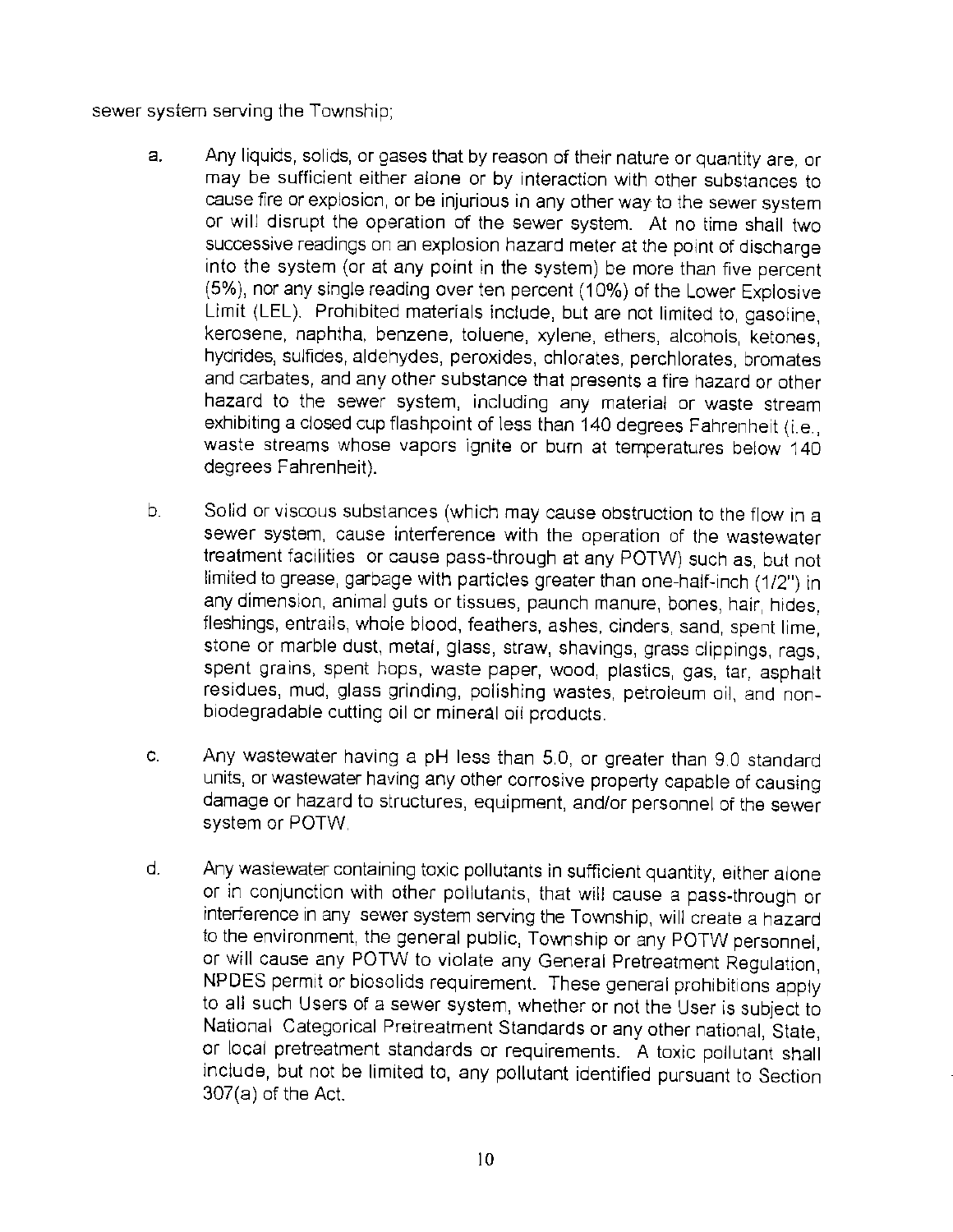- e. Any noxious or malodorous liquids, gases, vapors, solids, or fumes that either alone or in conjunction with other wastes are sufficient to create a public nuisance or hazard to life, cause health and safety problems, or are sufficient to prevent entry into the sewers for maintenance and repair.
- f. Any substance that may cause any POTW's effluent or any other product of any sewer system serving the Township such as residues, biosolids, or scums to be unsuitable for reclamation and reuse, or which will interfere with the reclamation process. In no case shall a substance discharged to any sewer system serving the Township cause any POTW to be in noncompliance with its biosolids use or disposal criteria, guidelines, or regulations developed under Section 405 of the Act; or developed pursuant to the Solid Waste Disposal Act, the Clean Air Act, the Toxic Substance Control Act, or State criteria applicable to the biosolids management method being used.
- g. Any substance that will cause any POTW to violate its NPOES Permit or the receiving stream water quality standards.
- h. Any wastewater with objectionable color not removed in the treatment process such as, but not limited to, dye wastes and vegetable tanning solutions.
- i. Any wastewater having a temperature that will inhibit biological activity in the sewer system or POTW resulting in interference, but in no case wastewater with a temperature at the introduction into the sewer system that will result in a POTW influent flow exhibiting a temperature which exceeds 40° C ( 104 degrees F).
- j. Any pollutants, including oxygen demanding pollutants (BOD, COD, etc.), released at a flow rate and/or pollutant concentrations that cause interference to the sewer system. In no case shall wastewater be discharged at a flow rate or containing concentrations or quantities of pollutants that exceed for any time period longer than 15 minutes more than five (5) times the average 24-hour concentration, quantities, or flow during normal operation of that particular industry.
- k. Any wastewater containing any radioactive wastes or isotopes of such halflife or concentration as may exceed limits established by any POTW in compliance with applicable State or Federal regulations.
- I. Any wastewater that causes a hazard to human life or creates a public nuisance.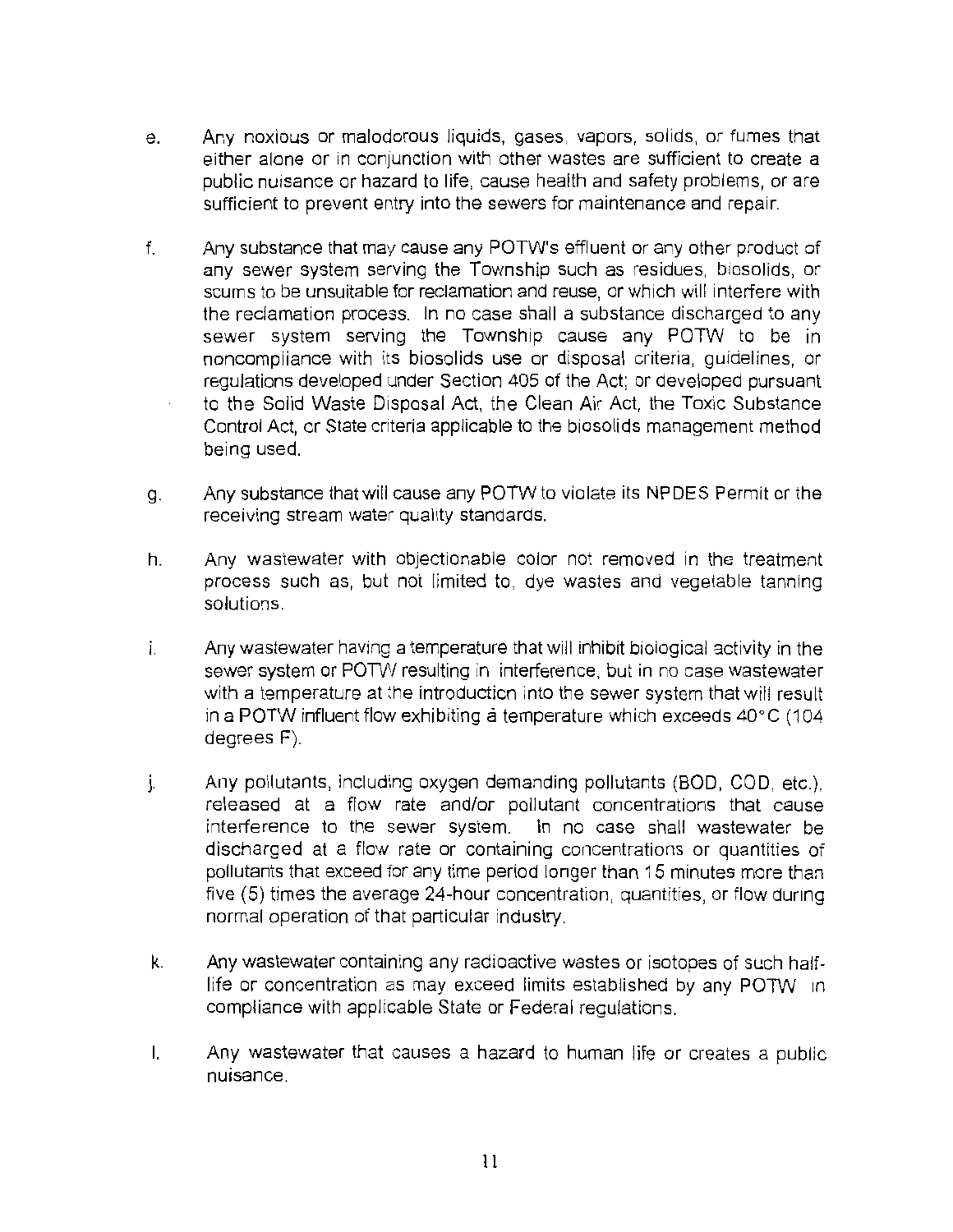- m. Storm water, groundwater, roof runoff, subsurface drainage, or cooling water.
- n. Trucked or hauled wastes except at a point of discharge indicated by the POTW Manager or his duly authorized agent.

When the Township or any POTW determines that a User or Significant Industrial User is contributing to any sewer system serving the Township any of the above prohibited substances, that POTW Manager may advise the User of the impact of such contributions on the sewer system and develop effluent limitations and compliance schedules which the User must meet to correct the violation.

The POTW or the Township may take enforcement actions(s) against the non-complying User or Significant industrial User regardless of whether the User or Significant Industrial User was given prior notification of the violation by the POTW.

## **2.2 Federal Categorical Pretreatment Standards**

Upon the promulgation of the Federal Categorical Pretreatment Standards for a particular industrial subcategory, the Federal Standard, if more stringent than limitations imposed under this Sewer Use Ordinance for sources in that subcategory, shall immediately supersede the limitations imposed under this Sewer Use Ordinance. Each User or Significant Industrial User shall be responsible to notify the Township and the appropriate POTW of changes to his status under the Federal, State, or local regulations. The Categorical Pretreatment Standards found in 40 CFR Chapter 1 Subchapter N Part 405- 471 are also hereby incorporated into this Sewer Use Ordinance.

- a. Where a Categorical Pretreatment Standard is expressed only in terms of the mass or the concentration of a pollutant in wastewater, the appropriate POTW Manager may impose equivalent concentration or mass limits in accordance with 40 CFR part 403.6(c).
- b. Where process wastewater subject to a Categorical Pretreatment Standard is mixed with wastewater not regulated by the same standard, the appropriate POTW Manager shall impose an alternate limit using the combined waste stream formula in 40 CFR part 403.6(e).
- c. A User may obtain a variance from EPA from a Categorical Pretreatment Standard if the User can prove, pursuant to the procedural and substantive provisions in 40 CFR Part 403.13, that factors relating to his facility's discharge are fundamentally different from the factors considered by the EPA when developing the Categorical Pretreatment Standard.
- d. A User may obtain a net gross adjustment to a Categorical Pretreatment Standard in accordance with 40 CFR part 403.15.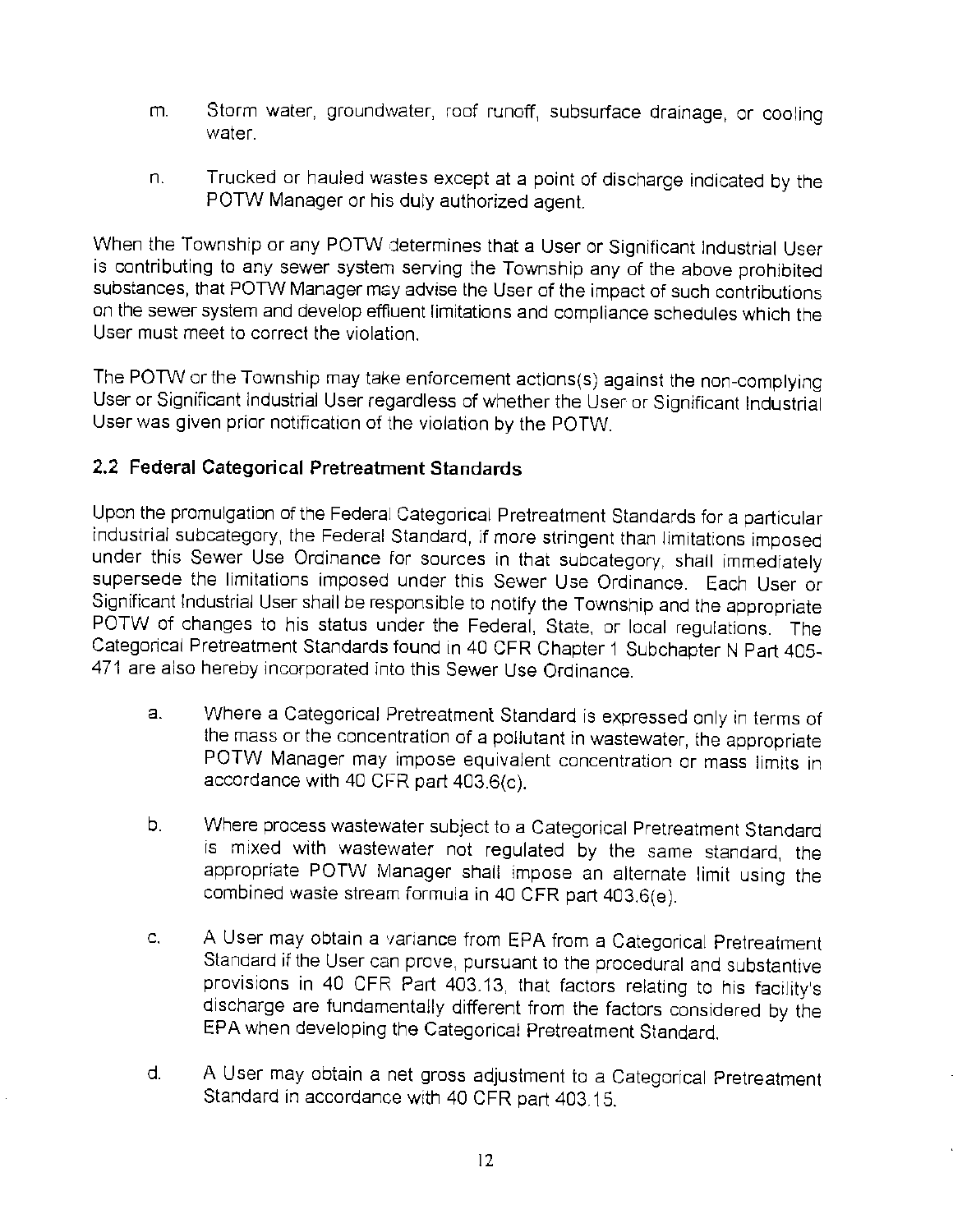# **2.3 Modification of Federal Categorical Pretreatment Standards**

Where any POTW achieves consistent removal of pollutants limited by Federal Categorical Pretreatment Standards, that POTW may apply to the Approval Authority for modifications of specific limits in the Federal Categorical Pretreatment Standards. "Consistent removal" shall mean the reduction in the amount of a pollutant or alteration of the nature of the pollutant by the sewer system to a less toxic or harmless state in the effluent, which is achieved by the system in 95 percent of the samples taken when measured according to the procedures set forth in Section 403.7(c)(2) of Title 40 of the Code of Federal Regulations, Part 403 - ''General Pretreatment Regulations for Existing and New Sources of Pollution" promulgated pursuant to the Act. The POTW may then modify the pollutant discharge limits in the Federal Pretreatment Standards if the requirements contained in 40 CFR Part 403, Section 403. 7 are fulfilled, and prior approval from the Approval Authority is obtained.

### **2.4 Specific Pollutant Limitations**

All wastewater entering any sewer system serving the Township shall be pretreated to typical domestic levels unless otherwise stated in writing by the appropriate POTW by way of the Significant Industrial User Permit.

| PARAMETER                             | <b>MAXIMUM</b><br>CONCENTRATION<br>(mq/l) |
|---------------------------------------|-------------------------------------------|
| Biochemical Oxygen Demand (BOD5)      | 250(1)                                    |
| Total Suspended Solids (TSS)          | 250(1)                                    |
| Ammonia Nitrogen (NH <sub>3</sub> -N) | 25 as $N_{(1)}$                           |
| Phosphorus (Total as P)               | 10(1)                                     |
| Total Kjeldahl Nitrogen (TKN)         | 40 as N                                   |
| Oil and Grease                        | 100                                       |

Typical domestic levels for compatible pollutants shall be:

In addition, no User shall contribute toxic pollutants to any sewer system serving the Township in excess of the following:

| PARAMETER | <b>MAXIMUM</b><br><b>CONCENTRATION</b><br>(mg/f) |
|-----------|--------------------------------------------------|
|-----------|--------------------------------------------------|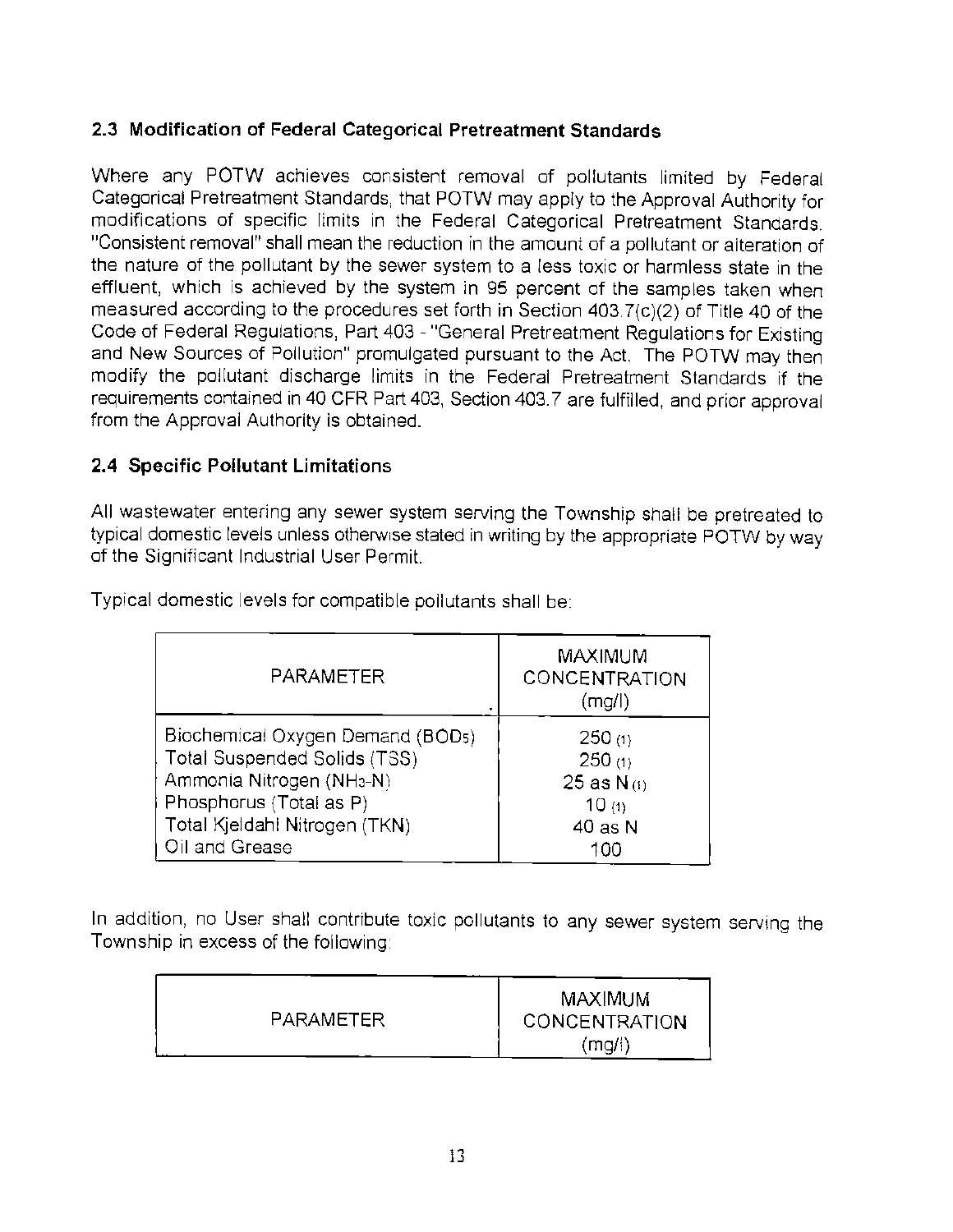| Arsenic          | 0.01      |
|------------------|-----------|
| Cadmium          | 0.04      |
| Chromium (total) | 1.41      |
| Chromium (hex.)  | 0.38      |
| Copper           | 0.16(2)   |
| Lead             | 0.10      |
| Mercury          | 0.0001(2) |
| <b>Nickel</b>    | 0.33      |
| Silver           | 0.05      |
| Zinc             | 1.53      |
| Cyanide (total)  | 0.34      |
| Phenois (total)  | 0.13      |

( 1) Users may exceed the maximum concentrations listed for these parameters, but will be surcharged according to the appropriate POTW's "High-Strength" Surcharge Formula. Copies of this formula can be obtained from the appropriate POTW Manager.

(2) During compliance monitoring for these two pollutants, Significant Industrial Users will be given the option to meet this limit in their wastewater discharge or sample both their wastewater and incoming water supply at the time of compliance monitoring. Users selecting the second option will be required to maintain in their wastewater the level of these pollutants found in their incoming water supply. This is, in effect, a "no net increase" limit for these pollutants in accordance with the General Pretreatment Regulations 40 CFR Part 403.

### **2.5 Dilution**

No User or Significant Industrial User shall ever increase the use of process water or in any way attempt to dilute a discharge as a partial or complete substitute for adequate treatment to achieve compliance with the limitations contained in the Federal Categorical Pretreatment Standards, or with any other pollutant-specific limitation developed by the Township, the appropriate POTW, State, or federal agencies.

### **2.6 Slug Discharge**

Each User shall provide protection from slug discharge of prohibited materials or other substances regulated by this Sewer Use Ordinance. To prevent the discharge of prohibited materials, facilities shall be provided and maintained at the user's or Significant Industrial User's own cost and expense. In the case of a slug discharge which has the potential to violate any of the specific provisions contained in 40 CFR 403.5, or to passthrough or interfere with the POTW, it is the responsibility of the User to immediately telephone and notify the Township and appropriate POTW of the incident. The notification shall include location of discharge, type of waste, concentration and volume, and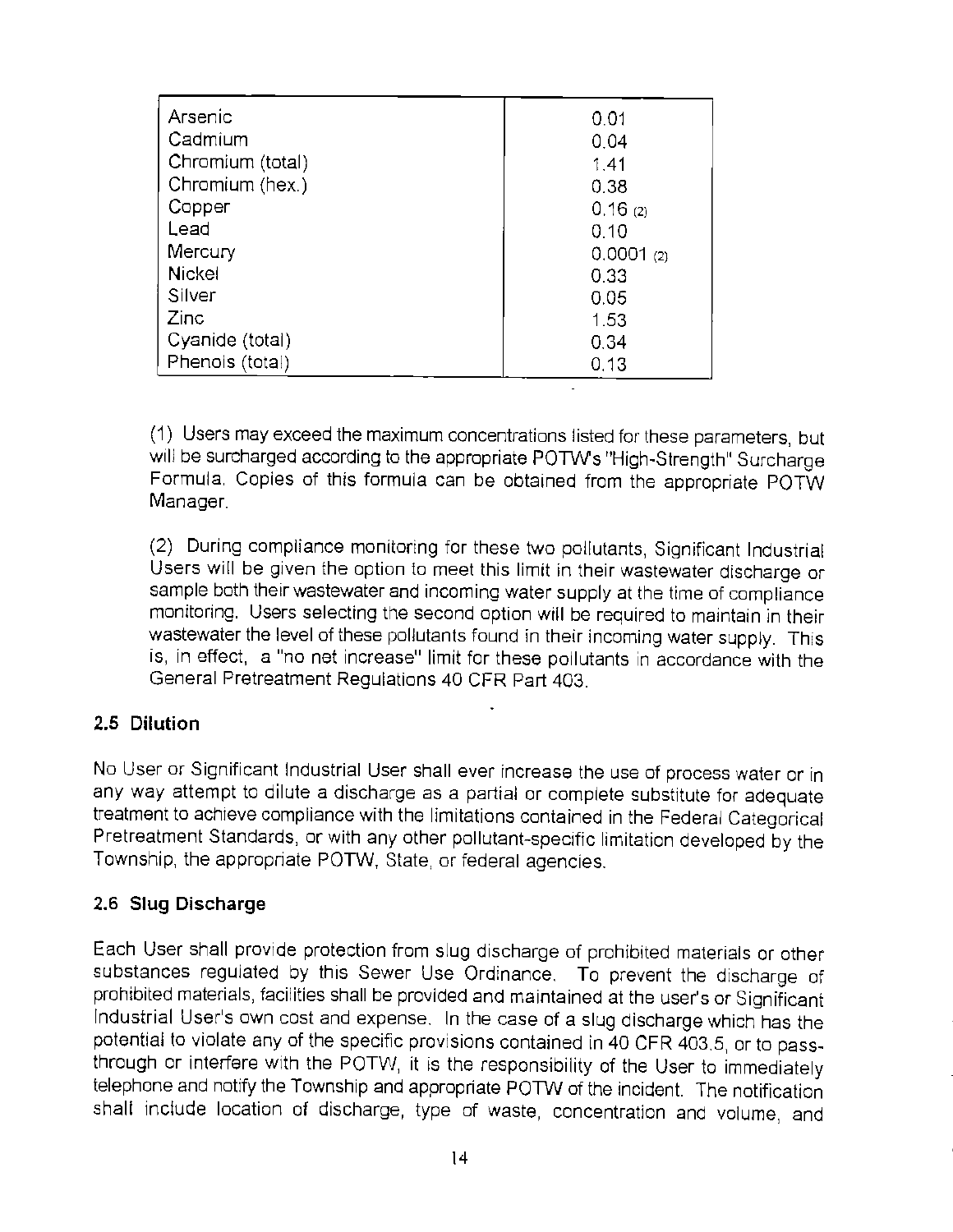corrective actions taken to minimize and eliminate the violation.

Also, within five (5) days following a slug discharge, the User shall submit to the Township and the appropriate POTW a detailed written report that shall contain the following information:

- a. The cause of the noncompliance;
- b. The approximate time that this condition occurred and whether it has been corrected;
- c. The steps taken by the User to reduce and minimize the impact of the noncompliance;
- d. The steps taken by the User to prevent a re-occurrence of the conditions that caused or let to the accidental or slug loading.

Submission of such a report shall not relieve the User or Significant Industrial User of any fines, civil penalties, or other liability that may be imposed as described in this article, the appropriate POTW Enforcement Response Plan, or any other applicable law.

In addition, each POTW will evaluate at least once per year whether a Significant Industrial User needs to develop or update a Slug Control Plan. Detailed Slug Control Plans showing facilities and operating procedures to provide slug control protection shall be submitted to the appropriate POTW for review and approval prior to implementation. A Slug Control Plan shall contain, at a minimum, the following information:

- a. A description of discharge practices, including routine or non-routine batch discharges;
- b. A description of new and spent chemical storage procedures;
- c. Procedures for immediately notifying the appropriate POTW of any accidental or slug discharge, including personnel responsible for such notifications;
- d. Procedures to prevent adverse impact from an accidental or slug discharge. Such procedures shall include, but are not limited to, inspection and maintenance of chemical storage areas, handling and transferring of raw and finished products and chemicals, control of site runoff, worker training, building of containment structures, available containment equipment, and contacted environmental services that assist the User to fulfill these plans.

A Significant Industrial User who commences contribution to the sewer system after the effective date of this Sewer Use Ordinance shall not be permitted to introduce pollutants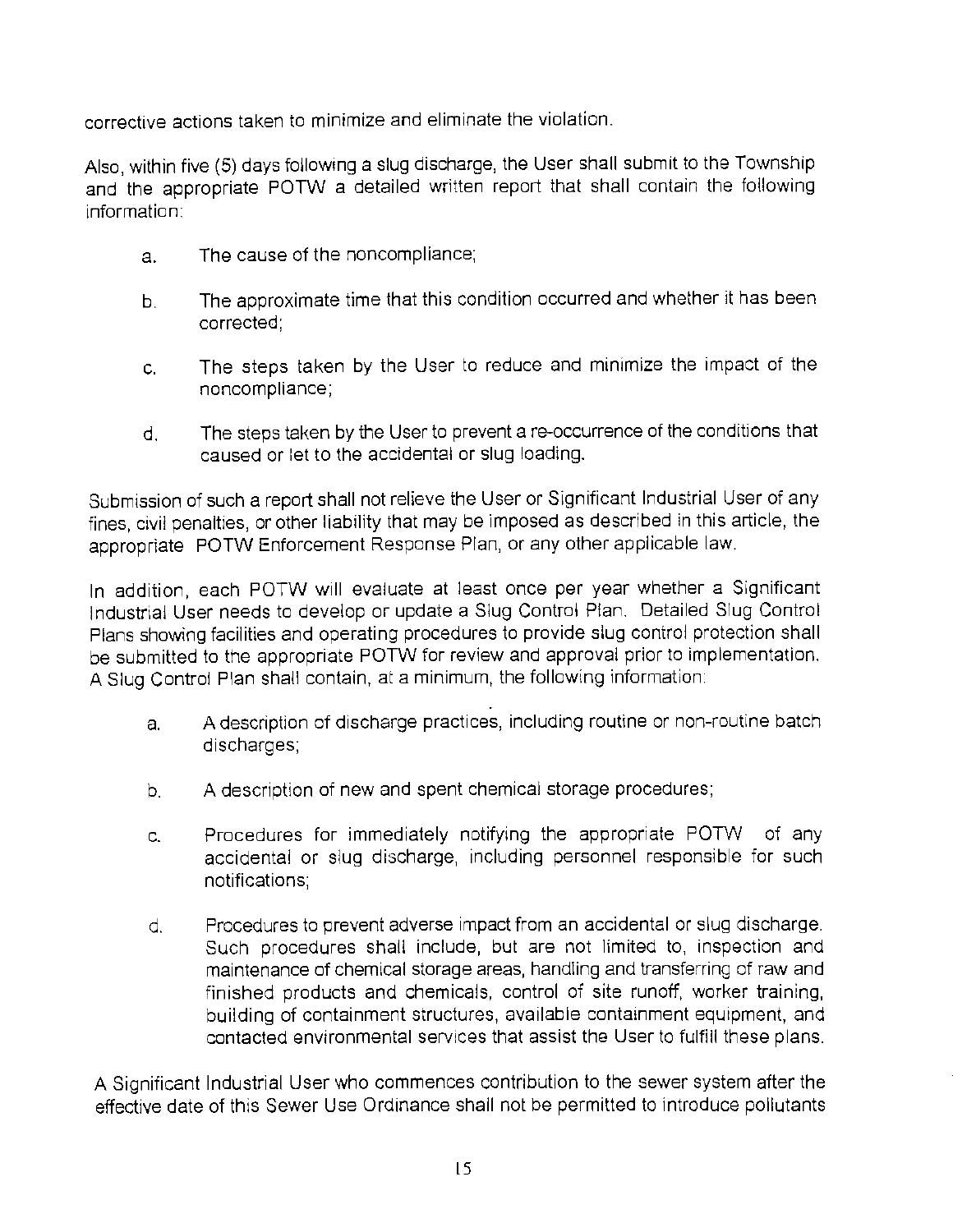into the system until a Slug Control Plan has been approved by the appropriate POTW. Review and approval of such plans and operating procedures shall not relieve the Significant Industrial User from the responsibility to modify his facility, as necessary, to meet the requirements of this Sewer Use Ordinance.

# **2. 7 Discharge Monitoring Equipment**

The appropriate POTW and Township are given the right to require any User of the wastewater collection and treatment system serving the Township to install permanent sampling equipment in order to determine compliance with this Sewer Use Ordinance. The type of sampling equipment and installation location must be reviewed and approved by the appropriate POTW.

## **2.8 Notice to Employees**

A notice shall be permanently posted on the Significant Industrial User's bulletin board or other prominent place advising employees whom to call in the event of an accidental or slug discharge. Employers shall ensure that all employees who may be involved with hazardous materials are aware of such emergency notification procedures.

# **3.00 FEES**

## **3.1 Purpose**

It is the purpose of this section to provide for the recovery of costs from Users and Significant Industrial Users of any wastewater collection and treatment system serving the Township for the implementation of the program established herein. The applicable charges or fees shall be set forth by each POTW and the Township's Schedule of Charges and Fees.

### **3.2 Charges and Fees**

The Township and/or each POTW may adopt charges and fees by separate written Resolution that may include:

- a. Fees for reimbursement of the costs of developing and implementing an Industrial Pretreatment Program;
- b. Annual permit fees for recovering costs associated with monitoring, inspection, and sampling activities essential to implementation of an Industrial Pretreatment Program;
- c. Fees for reviewing accidental discharge procedures and construction plans;
- d. Fees for review of permit applications;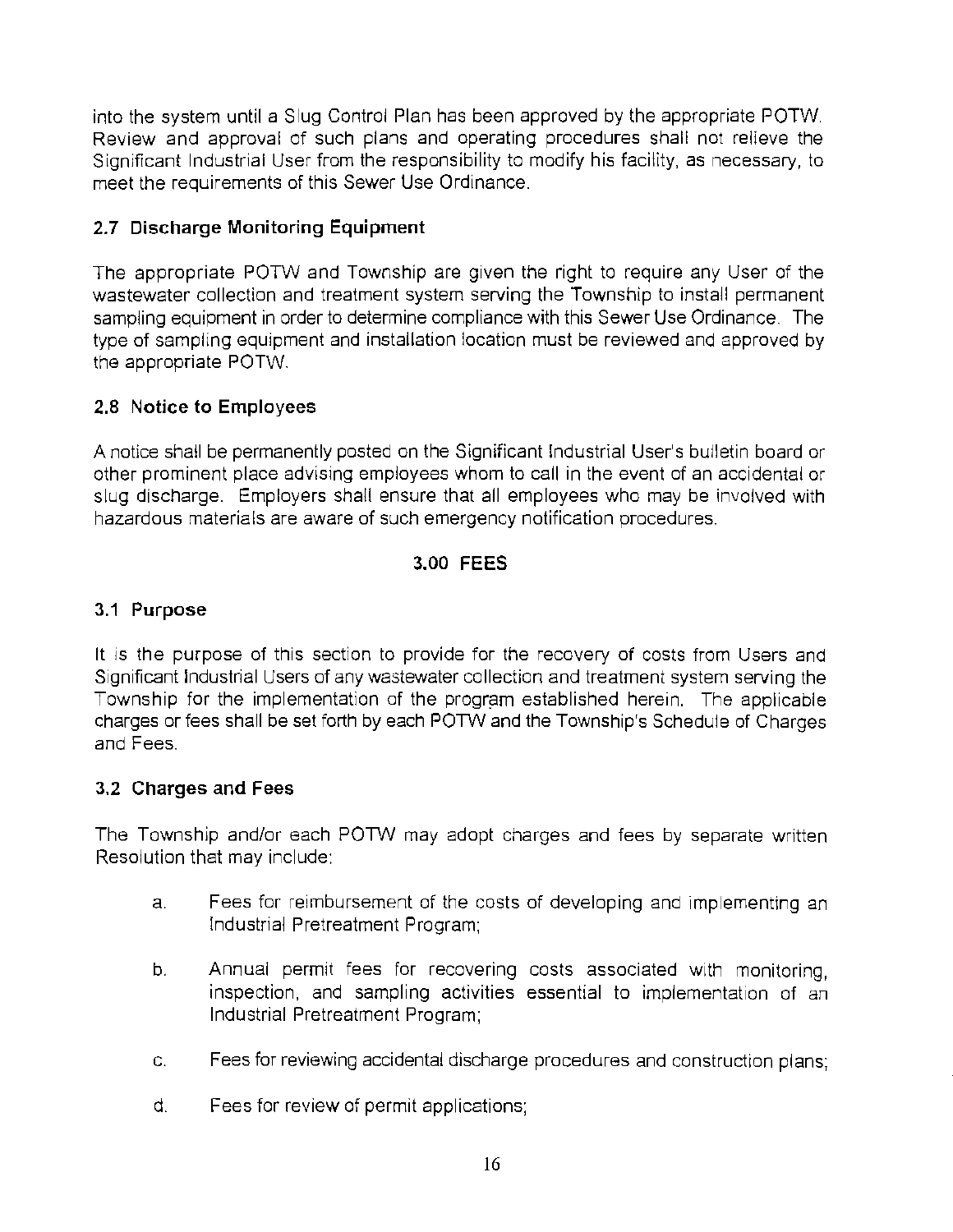- e. Fees associated with the review of permit appeals;
- f. Fees for consistent removal by a POTW of pollutants otherwise subject to Federal Pretreatment Categorical Standards;
- g. Surcharge fees for all sewerage discharged into the sewer system which exhibit concentrations of certain compatible pollutants in excess of the limitations established in Section 2.4 of this Sewer Use Ordinance;
- h. Other fees a POTW and/or the Township may deem necessary to carry out the requirements contained herein.

These fees relate solely to the matters covered by this Sewer Use Ordinance and are separate from all other fees chargeable by the Township and/or a POTW.

# **4.0 ADMINISTRATION**

#### **4.1 Wastewater Discharges**

It shall be unlawful for any User to discharge any wastewater to any sewer system serving the Township, or within the service area of any POTW, except as authorized in writing by the appropriate POTW in accordance with the provisions of this Sewer Use Ordinance. The Township or the appropriate POTW may require any unpermitted or permitted Users of the sewer system to provide any information needed to determine compliance with this Sewer Use Ordinance or other applicable local, State, or federal laws, rules, or regulations. These requirements include, but are not limited to:

- a. Wastewater discharge peak rate and volume records over a specified time period;
- b. Information on raw materials, processes, and products affecting wastewater volume and quality;
- c. Quantity and disposition of specific liquid, biosolids, oil, solvent, or other materials that may imoact the operation of any sewer system serving the Township and/or any POTW;
- d. A plot plan of all sewer facilities on the User's property, including the number and location of all sewer lateral connections to any sewer system serving the Township;
- e. Details of control measures taken by the User to prevent and control storm water, drainage, roof runoff, from entering any sewer system serving the Township.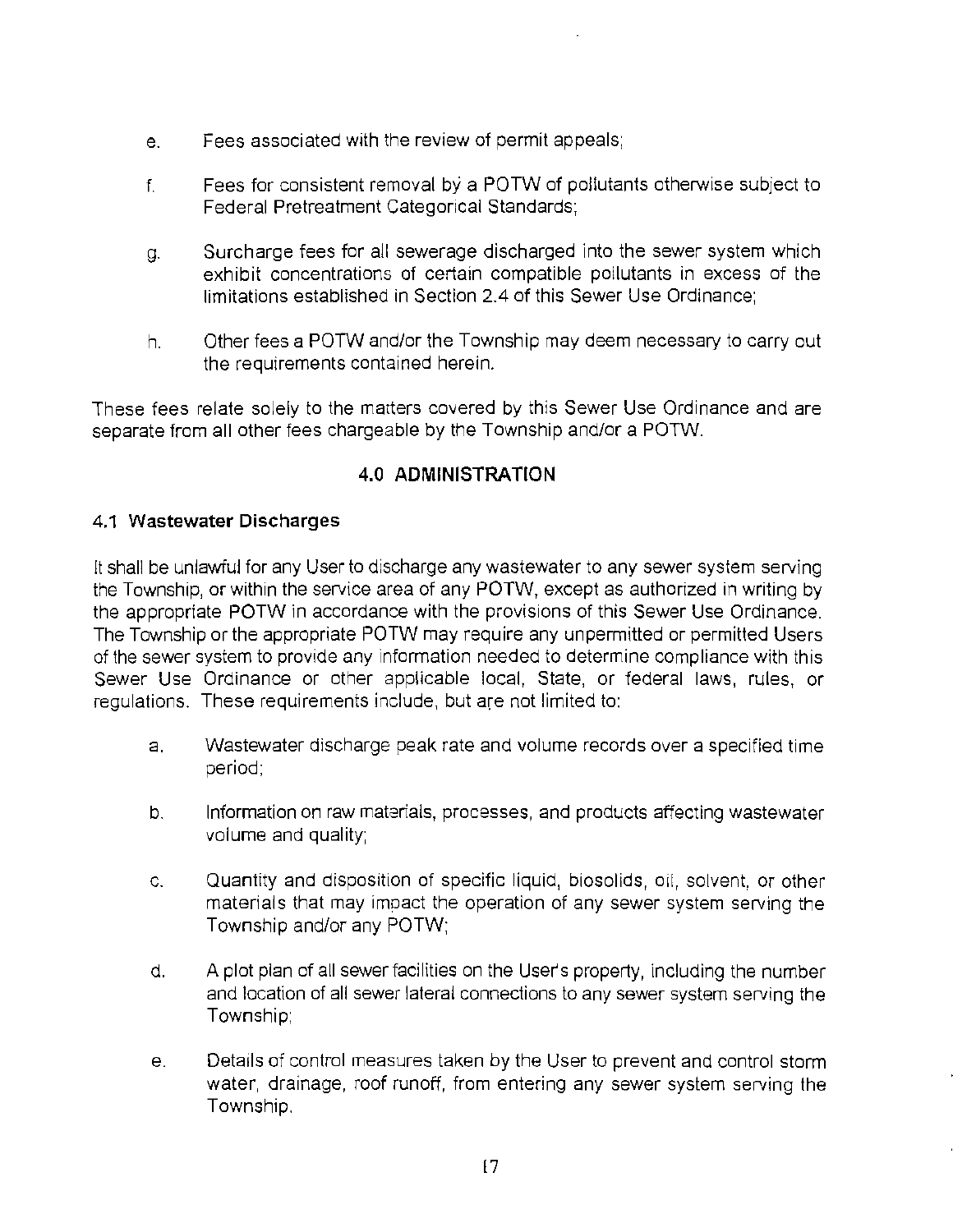In addition, all Users are required to provide details of any significant changes to the nature or quantity of their discharge, including increased flows of 25 percent or more, or the promulgation of a Categorical Pretreatment Standard that applies to their discharge, at least 90 days prior to commencing the "changed" discharge.

Costs incurred for developing the information described above shall be paid by the User and are in addition to all other sewer use permit, and surcharge fees charged by a POTW or Township.

The User shall be responsible for obtaining and submitting all applicable Authority, Municipal, County, regional, State, or federal permits or planning documents required for approval of a sewer connection. It is also the responsibility of each User to notify the Township and the POTW of wastewater discharges containing materials which would be considered hazardous if disposed of in any other manner.

### **4.2 Significant Industrial User Permits**

All Users proposing to connect into, or already connected into any sewer system serving the Township who are deemed a Significant Industrial User through POTW review of the waste questionnaire or permit application, must obtain a Wastewater Contribution Permit from the appropriate POTW 90 days prior to commencing discharge.

In addition, whenever an existing insignificant industrial User becomes subject to a new Categorical Pretreatment Standard, the User must re-apply to the POTW for a Significant Industrial User Wastewater Contribution Permit within 180 days of the promulgation of the Categorical Standard. Based on the review of this data, the POTW may re-issue the Wastewater Contribution Permit for this Significant Industrial User as soon as possible after incorporating the applicable standards.

# **4.2.1 Permit Application**

Any User required to obtain a Significant Industrial User permit shall complete and file with the appropriate POTW an application in the form prescribed by the POTW, accompanied by the required permit filing fee. In support of the application, the Significant Industrial User shall submit in units and terms appropriate for evaluation. all items required in 40 CFR 403.12(b), including the following information:

- a. Name, address, and location of the facility (if it is different from the address);
- b. SIC number, according to the Standard Industrial Classification Manual, Bureau of the Budget 1972, as amended;
- c. Wastewater constituents and characteristics, including but not limited to those parameters listed in Section 2.0 of this Ordinance, as determined by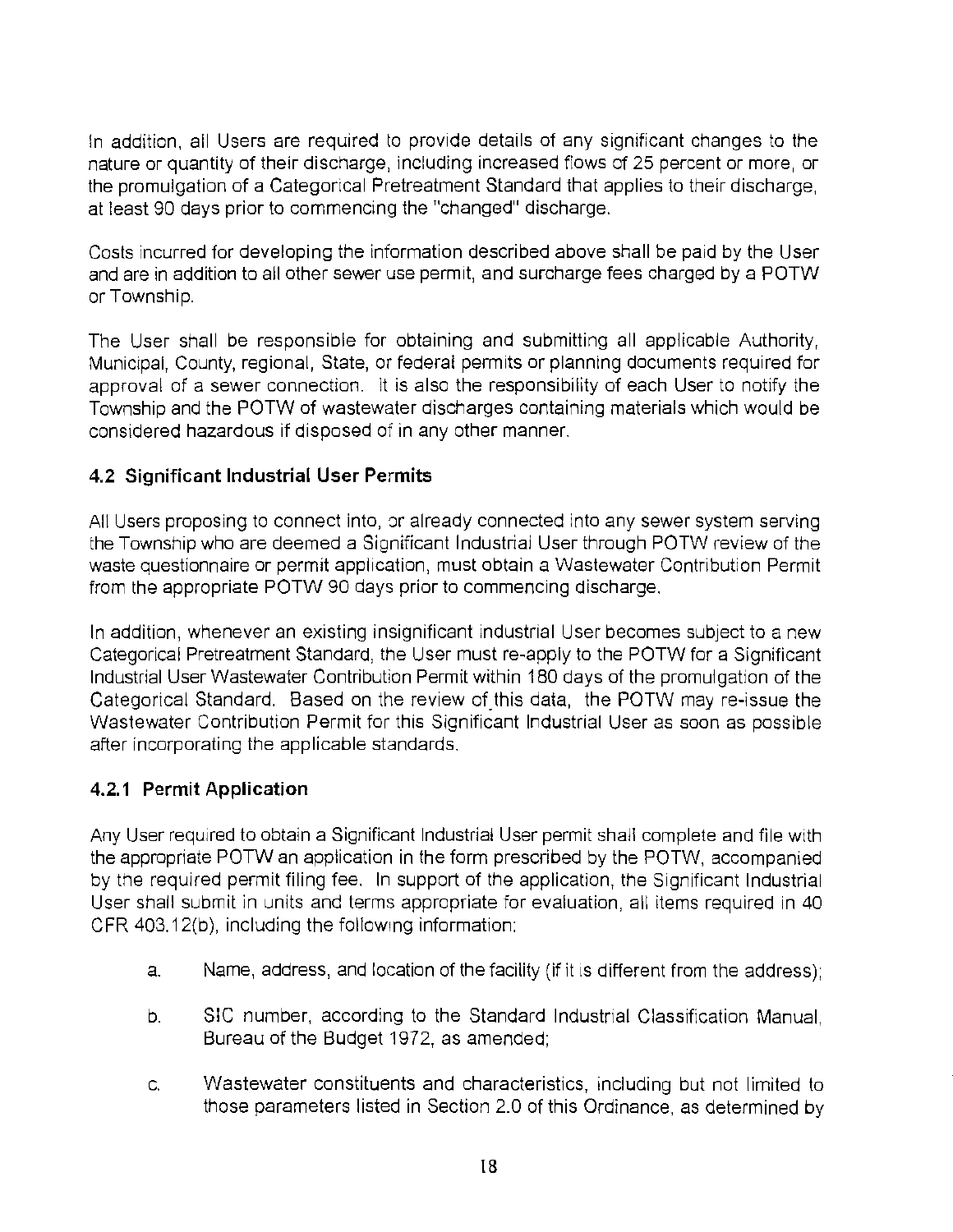an approved analytical laboratory. This sampling and analysis shall be performed in accordance with procedures established by the EPA pursuant to Section 304(g) of the Act. and contained in 40 CFR, Part 136, as amended;

- d. Time and duration of wastewater contribution;
- e. Average daily and 30~minute peak wastewater flow rates, including daily, monthly, and seasonal variation, if any;
- f. Site plans, floor plans, mechanical and plumbing plans and details to show all sewers, sewer connections, and appurtenances by the size, location, and elevation;
- g. Description of activities, facilities, and production processes on the premises, including all materials that have a potential for entering the sewer system either accidentally or by purpose;
- h. The nature and concentration of any pollutants in the discharge which are limited by any Township, State, or Federal Categorical Pretreatment Standards; and a statement regarding whether or not the pretreatment standards are being met on a consistent basis, and if not, whether additional operation and maintenance (O&M), source reduction efforts and/or additional pretreatment is required for the Significant Industrial User to meet applicable pretreatment standards.
- i. If additional pretreatment and/or O&M will be required to meet the pretreatment standards, the schedule by which the Significant Industrial User will provide such additional pretreatment. For Significant Industrial Users subject to Federal Categorical Pretreatment Standards, the completion date in this schedule can be no later than the compliance date established by the EPA for the applicable pretreatment standard. The following shall also apply to this schedule:
	- (i) The schedule shall contain increments of progress in the form of dates for the commencement and completion of major events leading to the construction and operation of additional pretreatment facilities required for the Significant Industrial User to meet the applicable pretreatment standards. This may include dates for installing a sampling manhole, hiring an engineer. completing preliminary plans, completing final plans, executing a contract for major components, commencing construction, completing construction, etc;
	- (ii) No increments referred to in paragraph (1) shall exceed nine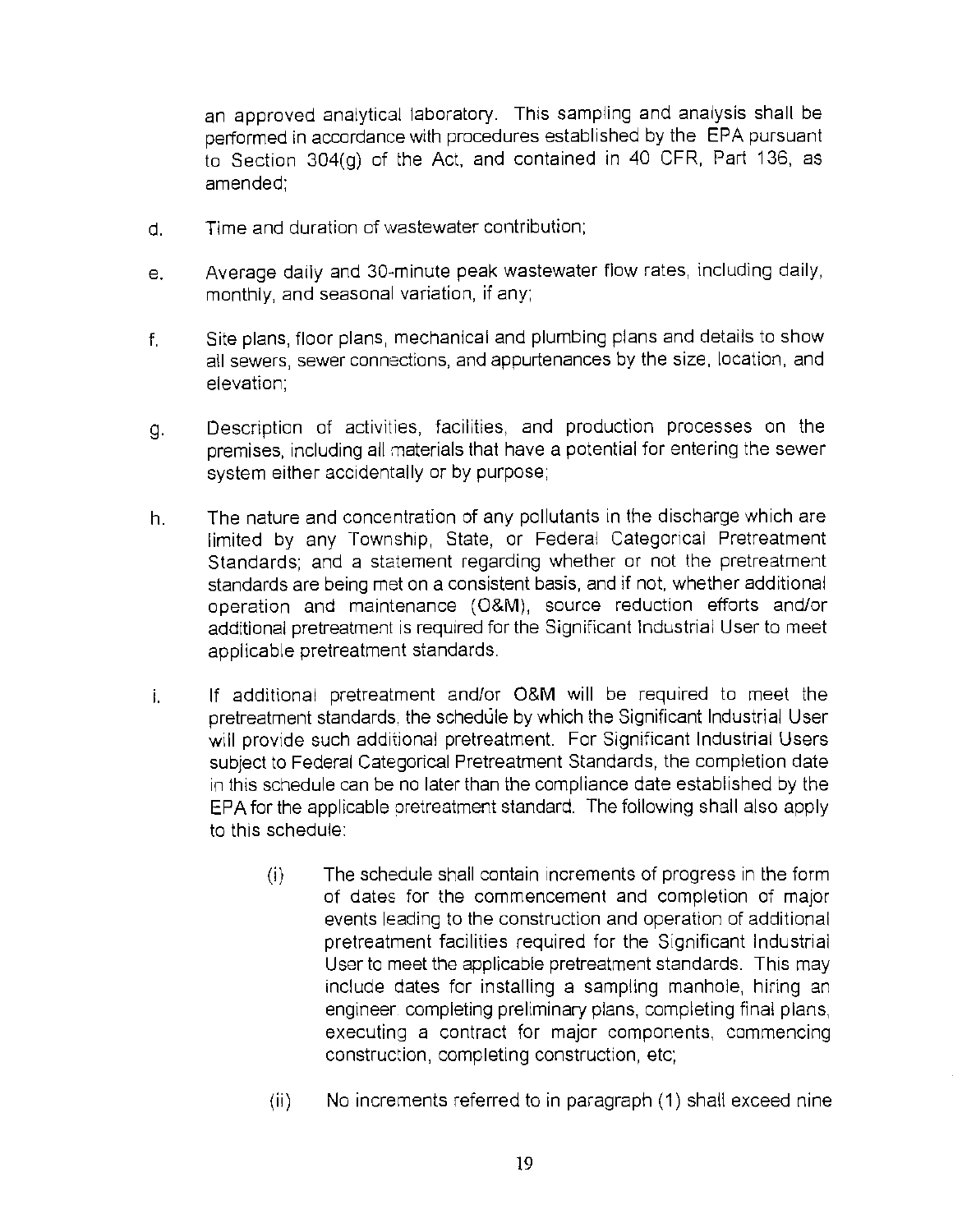(9) months;

- (iii) No later than 14 days following each date in the schedule and the final date for compliance, the Significant User shall submit a progress report to the appropriate POTW, including, as a minimum, whether or not he has complied with the increment of progress to be met on such date, and if not, the date on which he expects to comply with this increment of progress; the reason for delay; and the steps he is taking to return the construction to the schedule established. In no event shall more than nine (9) months elapse between such progress reports to the POTW.
- (iv) Each product produced by type, amount, process or processes and rate of production;
- (v) Type and amount of raw materials processed (average and maximum per day);
- (vi) Number and type of employees, the hours of plant operation, and the proposed or actual hours of pretreatment system operation.
- (vii) Any other information as may be deemed by the POTW necessary to aid in evaluating the permit application.
- $\mu$  A list of any environmental control permits held by or for the facility.

The POTW will evaluate the data furnished by the Significant Industrial User and will notify the User of any additional information necessary to complete the application review process. After evaluation and acceptance of the data supplied, the POTW may approve the issuance of a Signification Industrial User permit subject to terms and conditions provided herein.

### **4.2.2 Permit Conditions**

Significant Industrial User permits shall be expressly subject to all provisions of this Sewer Use Ordinance and all other applicable regulations, User charges, and fees established by the Township or any POTW by way of separate Resolution. The permit may contain, but is not limited to, the following requirements:

- a. Statement of duration;
- b. Statement on non transferability;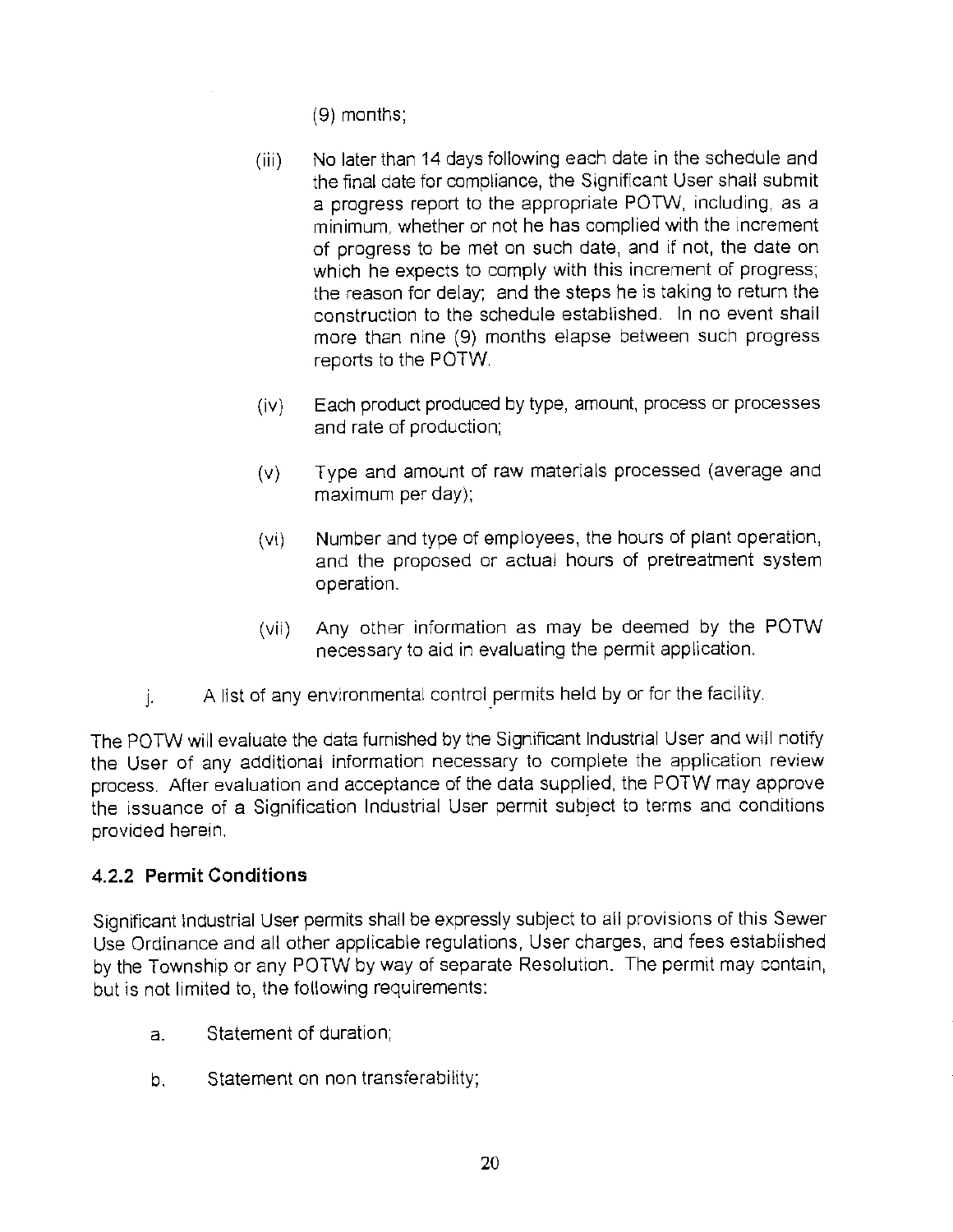- c. All applicable pretreatment standards for the discharge of pollutants;
- d. Limits on average and maximum flow rate and time discharge, or requirements for flow regulations and equalization;
- e. Requirements for installation and maintenance of inspection and sampling facilities;
- f. Specifications for monitoring programs that may include sampling locations, frequency of sampling, number, types, and standards for tests and reporting schedule;
- g. A schedule for achieving compliance with this Sewer Use Ordinance or any other Pretreatment Requirement;
- h. Requirements for submission of technical reports or discharge reports (see Section 4.2.3);
- 1. Requirements for maintaining and retaining plant records relating to wastewater discharge as specified by the appropriate POTW: and allowing the POTW access thereto;
- j. Requirements for 90-day prior notification of the POTW and Township of the introduction of any new wastewater constituents or any substantial change in the volume or character of the wastewater constituents being introduced into the sewer system;
- k. Requirements for notification of slug discharges in accordance with Section 2.7;
- I. Specification of type and amount of raw materials and finished products processed (average and maximum per day);
- m. Statement of all applicable civil or criminal penalties for noncompliance;
- n. Other conditions as deemed necessary by the Township or the POTW to ensure compliance with this Sewer Use Ordinance.

### **4.2.3 Reporting Requirements in Permits**

#### **4.2.3.1 Compliance Data Report**

Following the date for final compliance with applicable Categorical Pretreatment Standards, or in the case of a new source, following commencement of the introduction of wastewater into the sewer system, any Significant Industrial User subject to Federal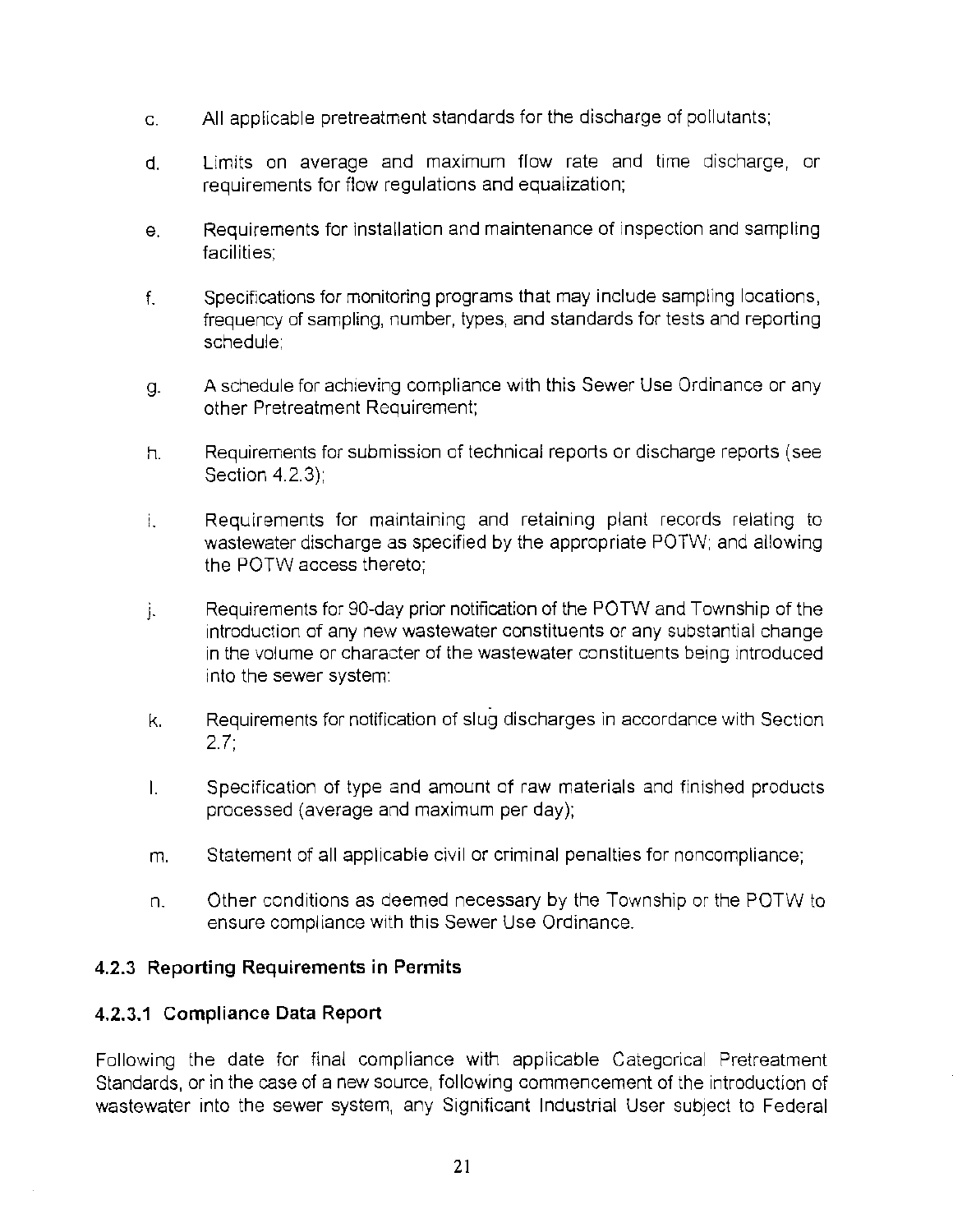Categorical Pretreatment Standards shall submit to the POTW a report indicating the nature and concentration of all pollutants in the discharge from the regulated process that are limited by pretreatment standards or requirements. The report shall state whether the applicable pretreatment standards or requirements are being met on a consistent basis, and if not, what additional O&M and/or pretreatment is necessary to bring the Significant Industrial User into compliance with the applicable pretreatment standards or requirements. This statement shall be signed by an authorized representative of the Significant Industrial User and certified by a qualified professional engineer.

### **4.2.3.2 Periodic Compliance Reports**

- 1. Every Significant Industrial User shall have his wastewater sampled and analyzed at a frequency specified in the Wastewater Contribution Permit, but in no case less than two times per year. The frequency and number of pollutants analyzed for will be specific for each industry. The sampling must be representative of the User's typical discharge during that reporting period. The POTW may at any time require the Significant Industrial User to perform additional sampling if it believes the conditions of this Sewer Use Ordinance are not being met. The Significant Industrial User must submit to the POTW during the months of June and December, unless required more frequently by the POTW, an update report indicating any process, production, or flow rate changes that have occurred during the previous six-month period and all sampling requirements specified above. This report will also include a record of all daily flow that, during the reporting period, exceeded the average daily flow allowed in the contract. At the discretion of the POTW and in consideration of such factors as local high or low flow rates, holiday, budget cycles, etc., the POTW may agree to alter the months during which the above reports are to be submitted.
- 2. The POTW may impose mass limitations on Significant Industrial Users that combine non-regulated waste streams with categorical process waste streams prior to the sampling point or requirements, or in other cases where the imposition of mass limitations are appropriate. In such cases, the report required by subparagraph (1) of this section shall indicate the mass of pollutants regulated by pretreatment standards in the effluent of the Significant Industrial User. These reports shall contain the results of sampling and analysis of the discharge, including the flow and the nature and concentration or production and mass of pollutants contained therein that are limited by the applicable pretreatment standards. The frequency of monitoring shall be prescribed in the applicable pretreatment standard. All analysis shall be performed in accordance with procedures established pursuant to Section 304(g) of the Act, and contained in 40 CFR Part 136 and amendments thereto, or with any other EPA-approved test procedures. Sampling shall be performed in accordance with approved techniques.

When the results of this sampling indicate non-compliance with any requirement of this Sewer Use Ordinance, the User must notify the POTW within 24-hours after becoming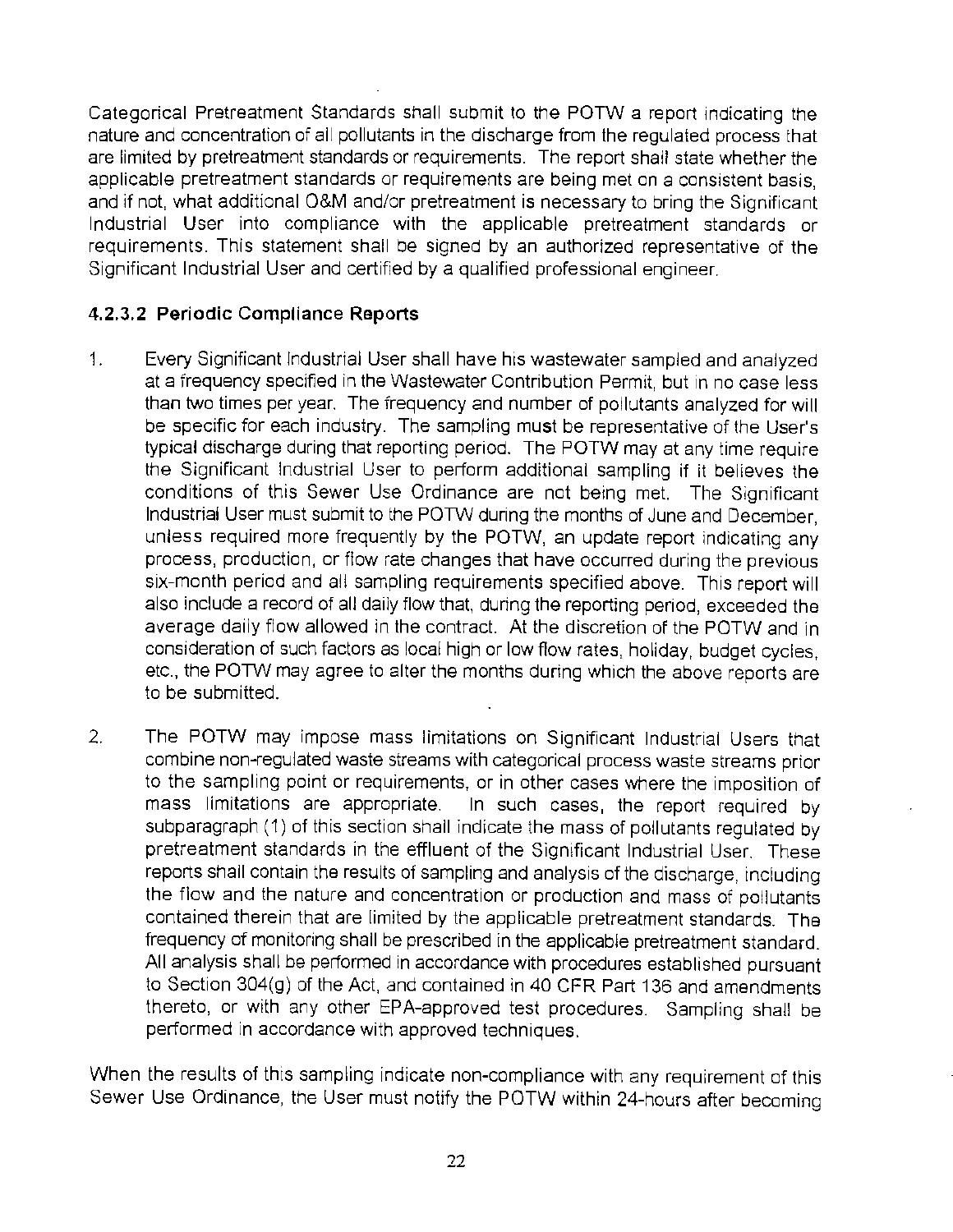aware of the violation(s). The User must also re-sample their discharge and submit these results to the POTW within 30 days. Additionally, all wastewater discharge sampling results obtained by the User, whether or not required specifically by their Wastewater contribution Permit, must be submitted to the POTW.

All measurements, tests, and analyses required for determining the characteristics of waters and wastewaters to which reference is made in this Sewer Use Ordinance shall be performed in accordance with 40 CFR Part 136. Sampling methods, locations, times, durations, and frequencies are to be determined on an individual basis and will be specified in the individual Wastewater Contribution Permits issued to the Significant Industrial Users.

# **4.2.4 Permit Duration**

Permits shall be issued by the POTW for a specified time period, not to exceed five years. Each Significant Industrial User shall apply for a re-issuance of his Wastewater Contribution Permit a minimum of 180 days prior to the expiration of his existing permit. The terms and conditions of the permit may be subject to modification by the POTW during the term of the period, as limitations or requirements as identified in Section 2 are modified or other just cause exists. A Significant Industrial User shall be informed of any proposed changes in his permit at least 30 days prior to the effective date of change. Where necessary, a schedule for complying with these changes or new conditions may also be issued by the POTW.

# **4.2.5 Permit Modifications**

Upon the promulgation of a Categorical Pretreatment Standard, a Significant Industrial User subject to such standards shall have his Wastewater Contribution Permit revised to require compliance with such standards.

# **4.2.6 Permit Transfer**

Wastewater Contribution Permits are issued to a specific Significant Industrial User for a specific operation. These Permits shall not be reassigned, transferred, or sold to a new owner, used for different premises, or used for a new or changed operation.

# **4.2.7 Signatory Requirement**

All reports, applications, or other information required to be submitted under this Sewer Use Ordinance shall be signed by an Authorized Representative of the User and shall contain the following certification:

I certify under penalty of law that this document and all attachments were prepared under my direction or supervision in accordance with a system designed to ensure that qualified personnel properly gather and evaluate the information submitted.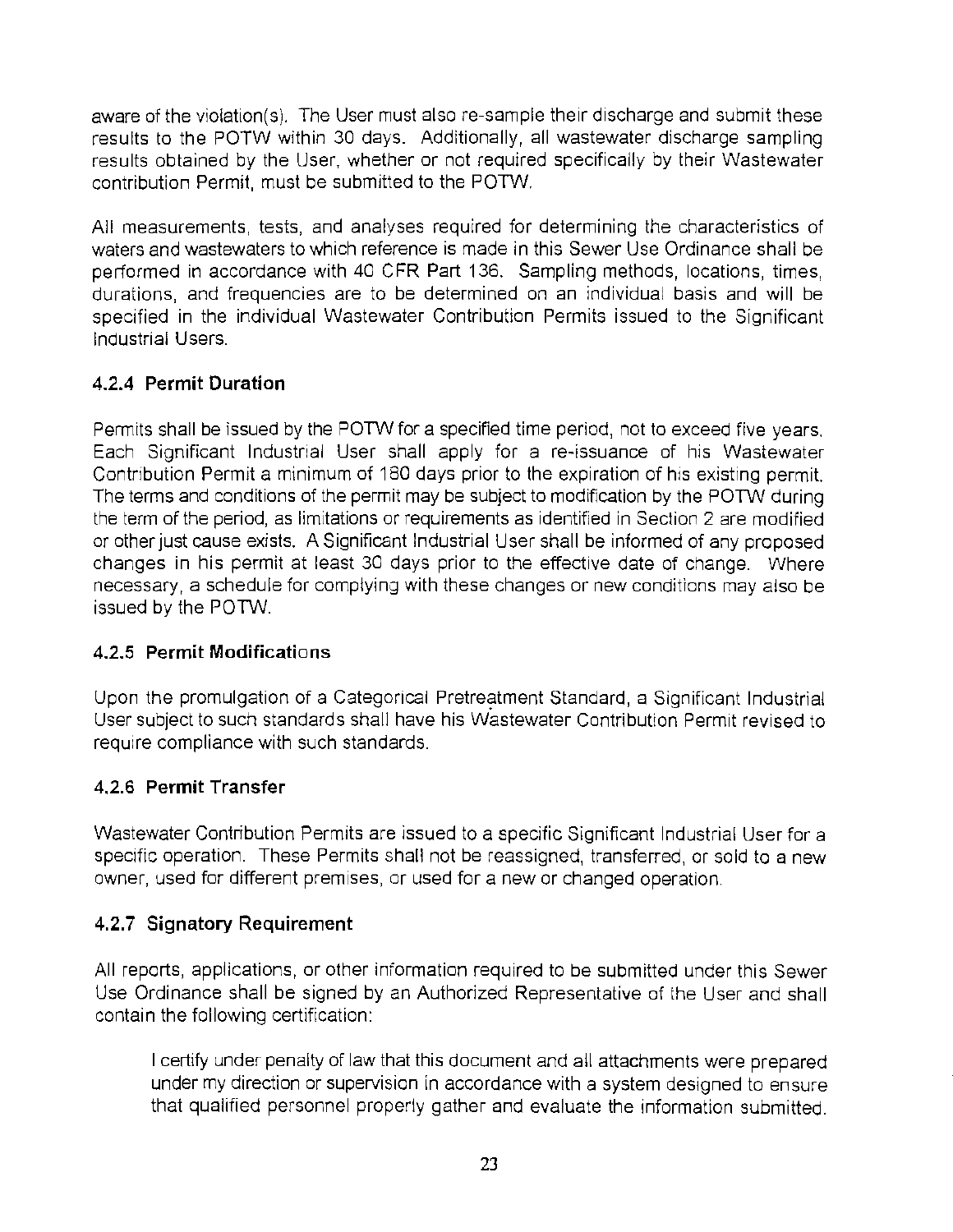Based on my inquiry of the person or persons who manage the system, or those persons directly responsible for gathering the information, the information submitted is, to the best of my knowledge and belief, true, accurate, and complete. I am aware that there are significant penalties for submitting false information, including the possibility of civil and criminal penalties.

# **4.3 Monitoring Facilities**

The appropriate POTW Manager or his duly authorized representative shall inspect the facilities of any User to ascertain whether the purpose of this Sewer Use Ordinance are being met and all compliance with requirements are being met. Persons or occupants of premises where wastewater is created or discharged shall allow the POTW Manager or his Representative ready access at all times to all parts of the premises for the purposes of inspection, sampling, records examination and/or copying of same, or in the performance of any of his duties. The POTW has the right to set upon a User's property such devices as are necessary to conduct sampling, inspection, compliance monitoring, and/or metering operations. Where a User has security measures in force that require proper identification and clearance before entry into his premises, the User shall make necessary arrangements with any security guards so that upon presentation of suitable identification, personnel from the POTW will be permitted to enter without delay, for the purposes of performing their specific responsibilities.

### **4.4 Pretreatment**

Users and Significant Industrial Users shall provide necessary wastewater treatment as required to comply with this Sewer Use Ordinance and any applicable Federal Categorical Pretreatment Standards within the time limitations as specified by their POTW or in the Federal Pretreatment Regulations. Any equipment or facilities required by the User to pretreat wastewater to a level acceptable to their POTW shall be provided, operated, and maintained at the User's expense. The POTW may require that detailed plans showing the pretreatment facilities and operating procedures to be submitted for review and be deemed acceptable to the POTW before construction of the facility. The review of such plans and operating procedures wiil in no way relieve a User from the responsibility of modifying his facility as necessary to produce an effluent acceptable to the POTW under the provisions of this Sewer Use Ordinance. Any subsequent changes in the pretreatment facilities or method of operation, or any change that may result in a new or increased discharge of pollutants, shall be reported to and be accepted by the POTW prior to the initiation of the changes.

# **4.5 Record Keeping Requirements**

Users subject to the record keeping requirements of this section shall retain, and make available for inspection and copying, all records of information obtained pursuant to any monitoring or reporting requirements required in this Sewer Use Ordinance, including any monitoring activities undertaken by the User independent of these requirements. Records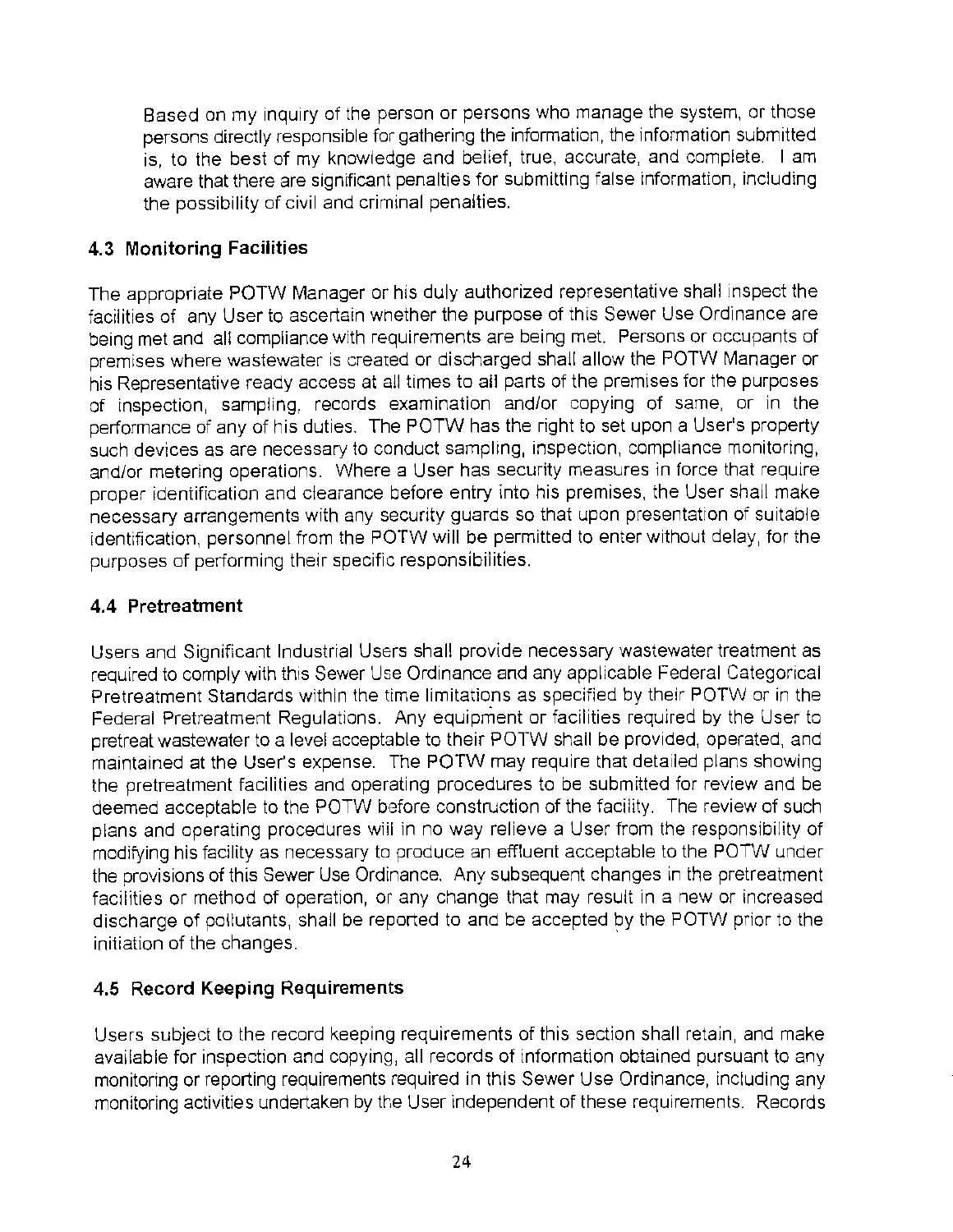shall include the exact date and time of sampling, the date and time of analysis, the name of the person(s) collecting any analyzing all samples, the methodology used in analyzing the samples, and the results of these analyses. These records shall be made available for a minimum of three years. In the matters of litigation between the User and the POTW, or where required by the EPA, the retention period is extended.

All records relating to compliance with pretreatment standards shall be made available to the Township, the POTW, the DEP, or the EPA upon request.

## **4.6 Confidential Information**

Information and data on a User or Significant Industrial User obtained from reports, questionnaires, permit applications, oermits, monitoring programs, and inspections, shall be made available to the public or governmental agencies without restrictions unless the User or Significant Industrial User specifically requests and is able to demonstrate to the satisfaction of the POTW that the release of such information would divulge information, processes, or methods of production entitled to protection as trade secrets of the User or Significant Industrial User.

When requested by the person furnishing a report, those portions of a report that might disclose trade secrets or secret processes shall not be made available for inspection by the public but shall be made available, upon written request, to governmental agencies for uses related to this Sewer Use Ordinance, the NPOES Permit, biosolids disposal/re-use forms, and/or the General Pretreatment Regulations. Any such portions of a report shall also be available for use by any State agency in judicial review or enforcement proceedings involving the person furnishing the report. Wastewater constituents and characteristics will not be recognized as confidential information.

Information accepted by the POTW as confidential shall not be transmitted to the general public by the POTW until after a 10-day notification is given to the User or Significant Industrial User.

### **4. 7 Falsifying Information**

Any person who knowingly makes any false statements, representations, or certification in any application, record, report. plan, or other document filed or required to be maintained pursuant to this Sewer Use Ordinance or User or Significant Industrial User permit, or who falsifies, tampers with, or knowingly renders inaccurate any monitoring device or method required under this Sewer Use Ordinance shall be punished as provided by law and shall be subject to the fines set forth in Section 5.0.

# **5.0 ENFORCEMENT**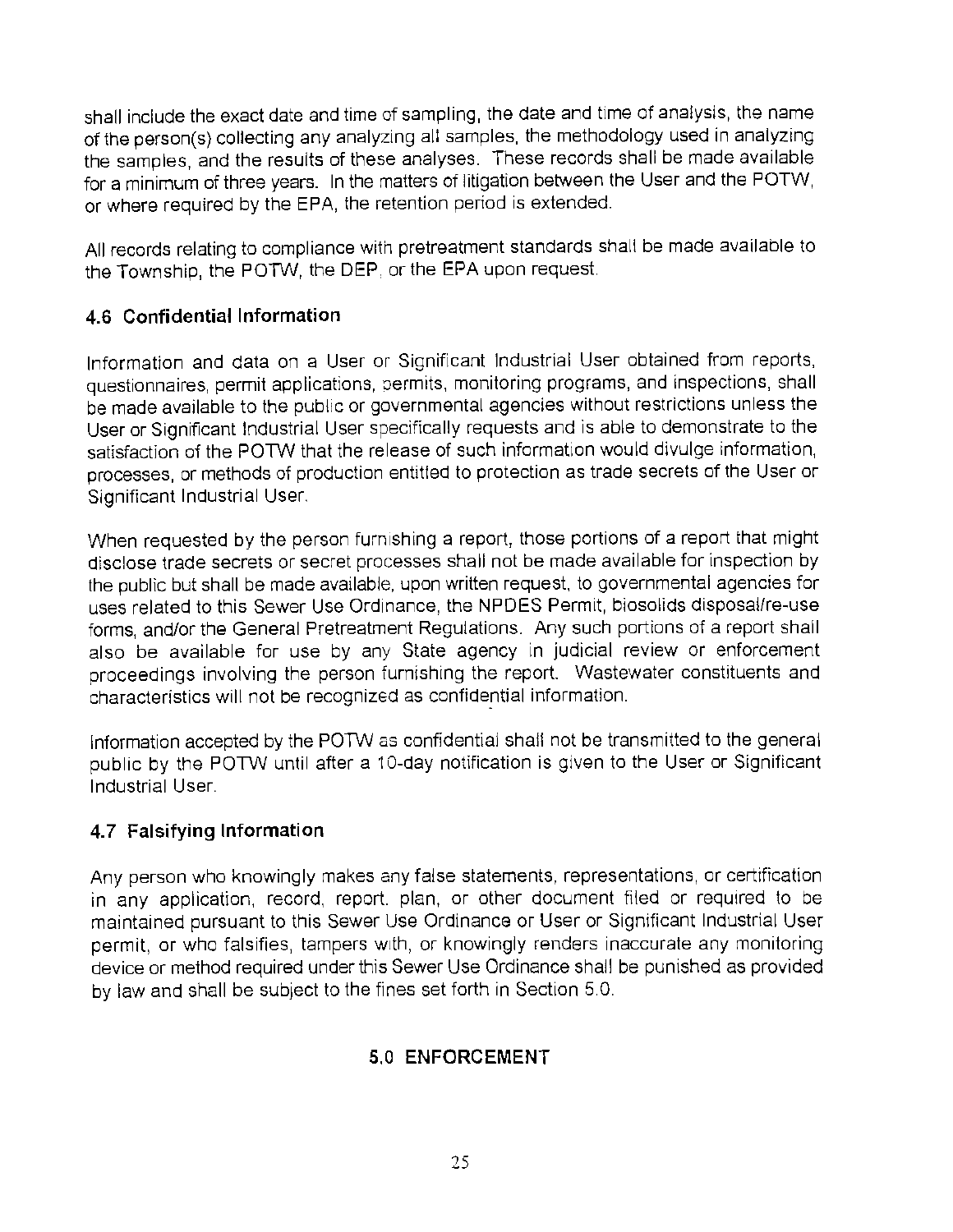## **5.1 Notification of Violation**

Whenever the Township or the POTW finds that any User has violated or is violating this Sewer Use Ordinance, his Wastewater Contribution Permit, or the General Pretreatment Regulations, the Township or the POTW shall serve upon the User a written Notice of Violation (NOV). Within 15 days of the certified receipt of the NOV, the User must submit to the P01W and the Township, a written response that contains the following information:

- a. Cause of noncompliance;
- b. Anticipated duration of the noncompliance and the time by which the violation will be corrected;
- c. Steps taken .by the User to reduce and eliminate the non-complying discharge;
- d. Steps taken by the User to prevent re-occurrence of the condition(s) leading to the noncompliance;
- e. The signature of an authorized representative of the User that certifies to the validity of the report.

### **5.2 Show-Cause Hearing**

When a response given by the User to a previous NOV is inadequate, or when a violation results in conditions that could cause a POTW to violate its NPOES permit or biosolids quality requirements, or results in a hazardous situation within the POTW sewer system, the POTW will notify a User by certified mail of the requirement that the User attend a Show-Cause Hearing. A Show-Cause Hearing is an official meeting between the POTW and a User to resolve conditions of continued violations. The Hearing may result in the POTW issuing an Administrative Order to the User, or if conditions warrant, civil penalties in accordance with Section 6.0 of this Ordinance.

### **5.3 Administrative Order**

An Administrative Order is an official enforcement document that directs a User or Significant Industrial User to undertake or to cease specific activities and that carries specific legal actions to be enforced when addressing continued noncompliance. The . Order may contain a Compliance Schedule specifying the time frame by which the User must perform certain activities that wiil ultimately result in compliance with all requirements contained in the Order. The Order may also contain the requirement that the User pay civil penalties of up to \$25,000 per day per violation.

### **5.4 Public Notification of Noncompliance**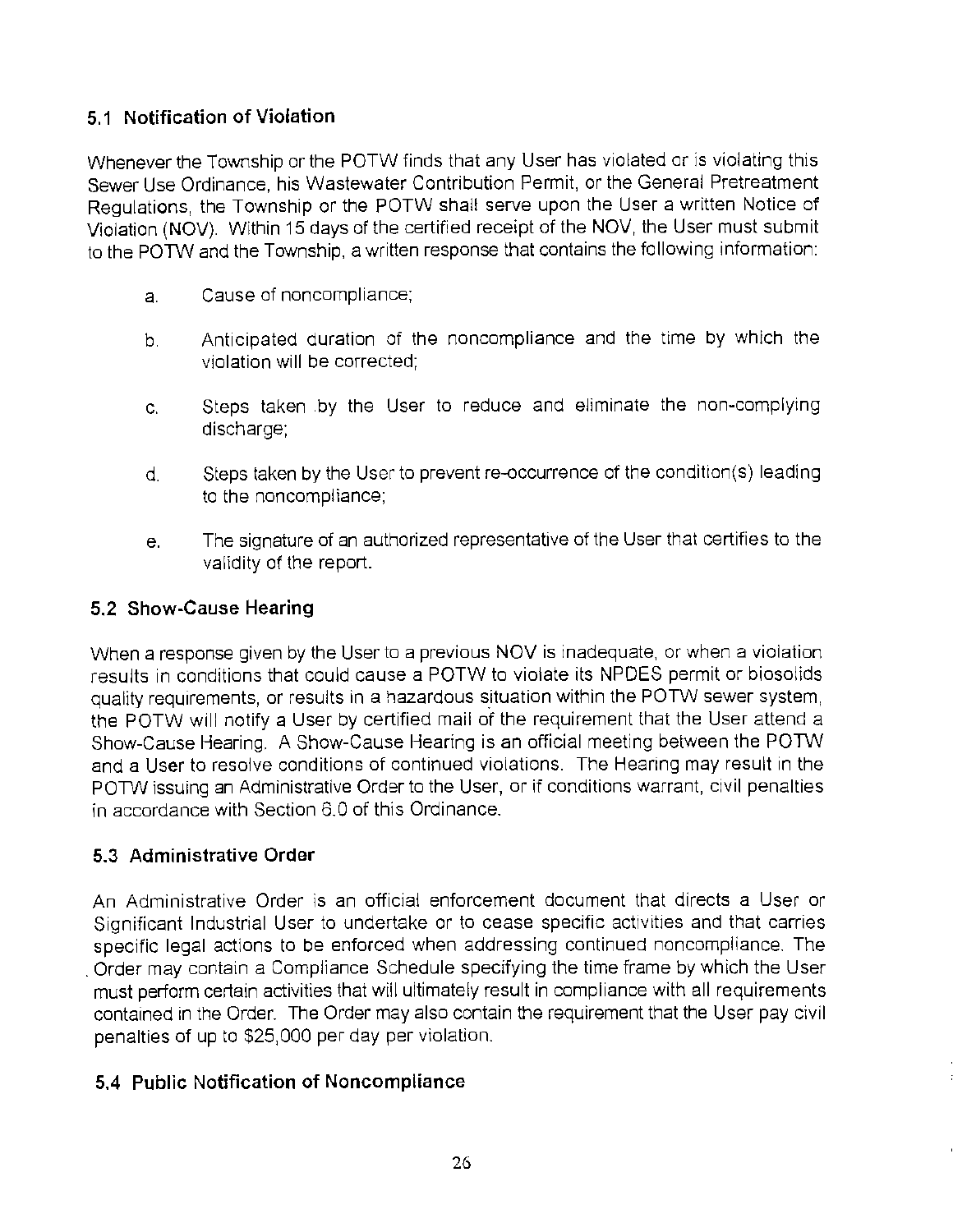Each POTVV shall publish annually in the largest daily newspaper published or circulated in the Township a list of the Users and Significant Industrial Users determined to be in significant noncompliance (as defined in Section 1.2 of this Sewer Use Ordinance) during the preceding 12 months. The notification shall also summarize any enforcement actions taken against those Users and Significant Industrial Users by the POTW or the Township during the same 12 months in accordance with 40 CFR 403.8(f)(2)(vii).

## **5.5 Harmful Contributions**

The Township or the POTW may suspend the wastewater treatment service and/or Wastewater Contribution Permit when such suspension is necessary, in the opinion of the Township or the POTW, in order to stop an actual or threatened discharge which presents, or may present, an imminent or substantial endangerment to the health or welfare of persons and/or the environment; which causes, or threatens to cause, interference to the POTW; or causes, or threatens to cause, the POTW to violate any condition of its NPOES Permit.

Any person notified of a suspension of the wastewater treatment service and/or the Wastewater Contribution Permit shall immediately stop or eliminate the contribution. In the event of a failure of the person to comply voluntarily with the suspension order, the Township or the POTW shall take such steps deemed necessary, including immediate severance of the sewer connection, to prevent or minimize damage to the POTW system or endangerment to any individuals. The Township or the POTW may reinstate the Wastewater Contribution Permit and/or the wastewater treatment service upon proof of the elimination of the non-complying discharge. A detailed written statement describing the causes of the harmful contribution and the measures taken to. prevent any future occurrence shall be submitted by the User to the \_Township and the POTW within 15 days of the date of occurrence.

### **5.6 Revocation of Permit**

Any User who violates the following conditions of this Sewer Use Ordinance, or applicable state and federal regulations, is subject to having his permit revoked in accordance with the procedures of Section 5 of this Sewer Use Ordinance:

- (a) Failure of the User to factually report the wastewater constituents and characteristics of his discharge;
- (b) Failure of the User to report significant changes in operations, or wastewater constituents and characteristics;
- (c) Refusal of reasonable access to the User's premises for the purpose of inspection or monitoring; or
- (d) Violation of conditions of the permit.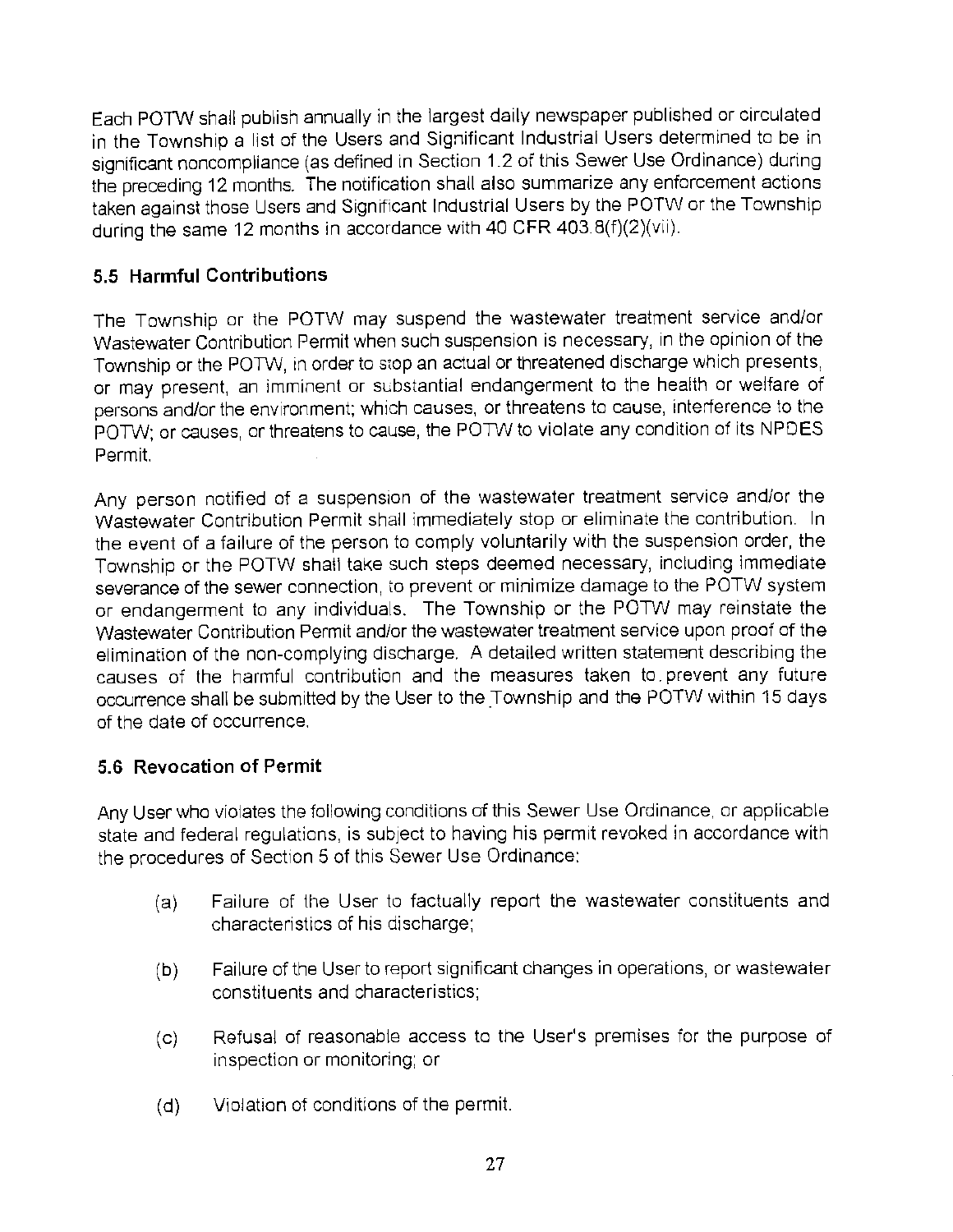# **5. 7 Right To Appeal**

# **5.7.1 Appeal**

A User, upon receipt of notification of suspension or revocation of a User permit or Significant Industrial User permit, may appeal the decision in writing to the Township and the POTW with a statement of reasons therefor within ten (10) days of the notice. Such an appeal shall not be cause for the discharge to continue if the suspension or revocation was issued to stop a harmful contribution under Section 5.2.

## **5.7.2 Notice of Hearing**

Thereafter, upon notice in writing given to the permit holder or any agent or officer thereof at least five (5) days prior to the time fixed, the Township shall convene and conduct a hearing on the propriety or lack thereof of the notice of suspension or revocation. The cost of the stenographic transcript of such a proceeding shall be borne by the Appellant who shall pay a filing fee of Seven Hundred Fifty (\$750.00) Dollars, or such other amount as may be established by the Township by separate Resolution.

## **5.7.3 Method of Decision**

The findings and determinations of the Township shall be in writing and shall be mailed to the User's Authorized Representative within forty-eight (48) hours of the hearing, with a certified copy thereof to be filed with the POTW official who originally served the notice of suspension or revocation. The determination and hearing shall be conducted in accordance with the local agency law, 2 PA. C.S.A. 101, et seq.

# **5. 7.4 Action Following Appeal Decision**

If the decision of the Township sustains the notice of suspension or revocation of permit, the User shall be given ten (10) days' notice of the new date of suspension or revocation by the POTW.

### **6.0 CIVIL PENAL TY ASSESSMENT/INJUNCTIVE RELIEF POLICY**

### **6.1 Civil Penalty Assessment**

In addition to the other enforcement actions described within a POTW Enforcement Response Plan (ERP), the POTW may also seek civil penalties and/or injunctive relief against any User who fails to comply with the requirements of the Township's Sewer Use Ordinance or his Wastewater Contribution Permit.

Civil penalties vary from \$500 up to \$25,000 per day per violation depending on the severity of the violation and other factors. In civil penalty assessment, the POTW will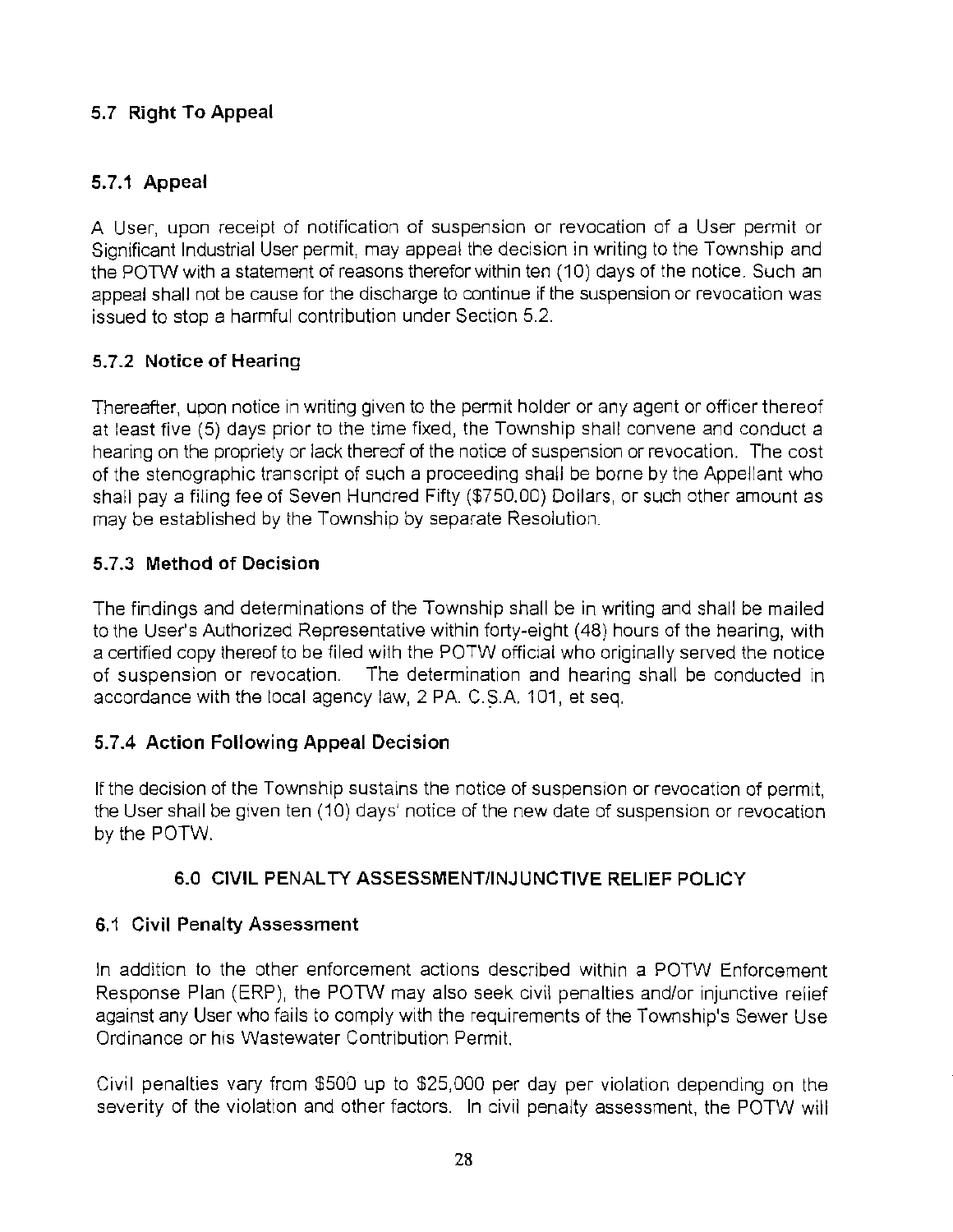consider all of the following factors:

- a. Damage to the POTW treatment plant or collection system, the environment, or sewer system personnel, resulting from the violation;
- b. The User's history of past violations;
- c. The level of cooperation obtained from the User;
- d. The economic benefit gained by the Users as a result of the noncompliance;
- e. Other relevant factors;

The general civil assessment policy of a POTW is given in their Enforcement Response Plan. All fines were developed in accordance with the Publicly Owned Treatment Works Penalty Law (Pennsylvania Act 9) and will be assessed on a per day, per violation basis. A POTW has the right to increase, reduce or waive the fines in certain circumstances.

All civil penalties collected pursuant to a POTW Civil Penalty Assessment Policy will be placed in a restricted account and shall only be used by the POTW for the repair of damage and any additional maintenance or other costs resulting from the violation(s) on which the penalty was imposed, to pay any penalties imposed on the POTW by a State or federal agency as a result of violating any pretreatment standards, for the costs incurred by the POTW to investigate and initiate enforcement actions against the non-complying discharge (including legal and engineering fees), for additional monitoring costs associated with the non-complying User, and for capital improvements to the treatment plant or collection system required by the Pretreatment Program. Any remaining funds may be used for capital improvements to the treatment plant or collection system not required by the Industrial Pretreatment Program.

The POTW's ability to seek civil penalties against non-complying Users shall apply to all Users of that sewer system regardless of political boundary. The civil penalties may be assessed by the POTW for violations where the POTW is located, where the activity took place, or where the condition exists or the public was affected by the violations.

### **6.2 Injunctive Relief**

Where necessary, a POTW or the Township shall also have the power to obtain injunctive relief against any Users who are in violation of a Pretreatment Standard. Injunctive relief shall be granted upon the showing of one or more of the following:

- a. A discharge from a User presents an imminent or substantial danger to the environment;
- b. A discharge from a User causes the POTW to violate any condition of its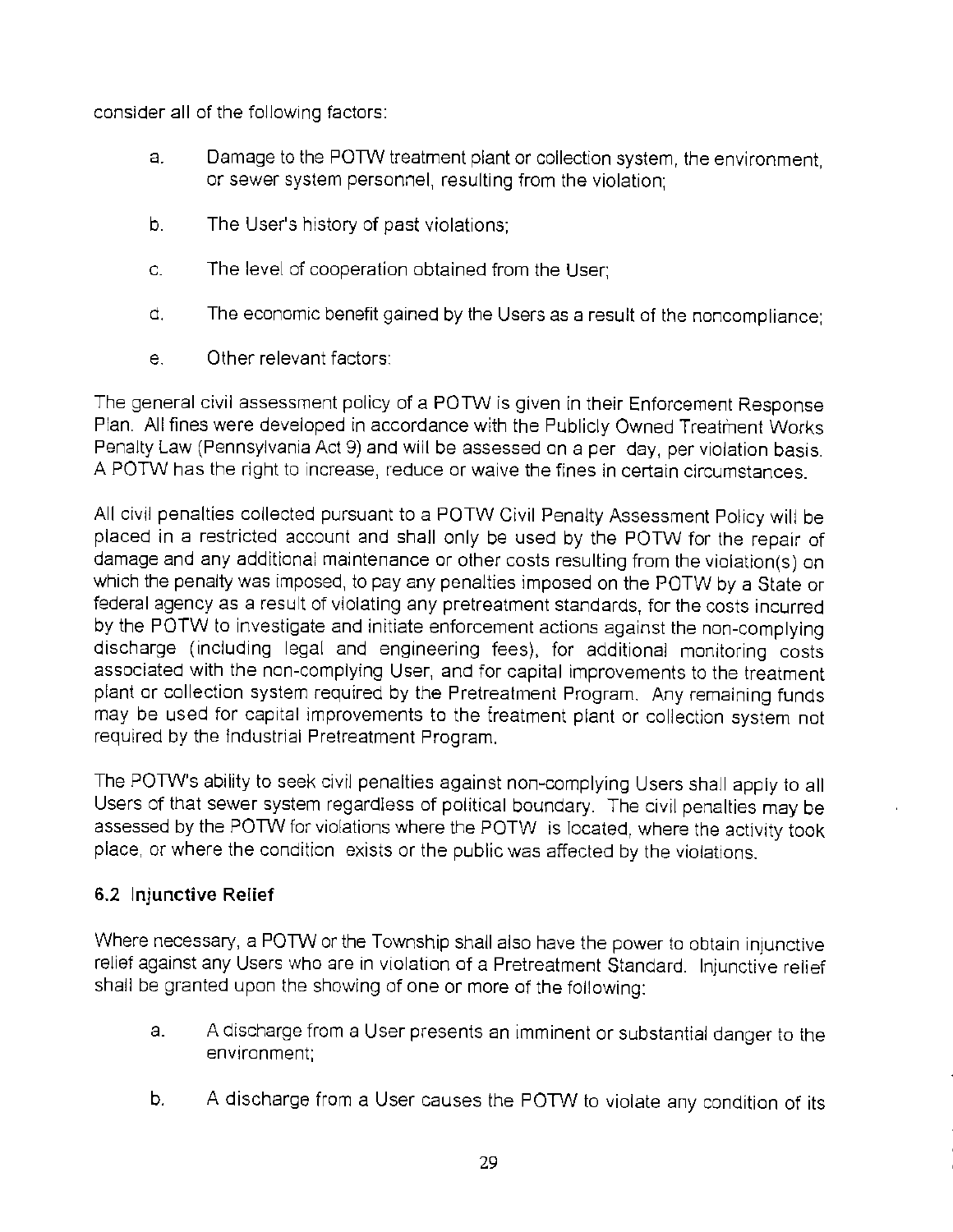NPDES permit, biosoiids application standards, or other State or federal requirement;

- c. A discharge from a User presents an imminent or substantial danger to the POTW, the sewer system or the general public;
- d. The User has shown a lack of ability or intention to comply with a Pretreatment Standard;

Injunctive relief may also be issued against a non-complying User if the court determines that other enforcement actions available to the POTW would not be adequate to affect prompt correction of the condition or violation. In addition to injunctive relief, the POTW may also be granted civil penalties by the Court pursuant to Section 6.1 of this Ordinance.

The POTW's ability to seek injunctive relief against a non-complying User shall apply to all Users regardless of political boundary. The injunctive relief may be sought in the Court of Common Pleas where the POTW is located, where the activity took place, where the condition exists or the public was affected, and to that end a jurisdiction is hereby conferred in law and equity upon such courts.

# **6.3 Right To Appeal**

Any User charged with any civil penalty shall have 30 days to pay the proposed penalty in full, or, if the User wishes to contest either the amount of the penalty or the fact of the violation, the User must file an appeal of the action to the Hilltown Township Board of Supervisors within thirty (30) days pursuant to the local agency law, 2 PA.C.S.A. 101 et seq.

### **7.0 SEVERABILITY**

In any provision, paragraph, word, section, or article of this Sewer Use Ordinance are invalidated by any court of competent jurisdiction, the remaining provisions, paragraphs, words, sections, and chapters shall not be affected and shall continue in full force and effect.

### **8.0 CONFLICT**

Ordinance 94-2 is expressly repealed in its entirety and all other Sewer Use Ordinances and parts of other Ordinances inconsistent or conflicting with any part of this Sewer Use Ordinance are hereby repealed to the extent of such inconsistency or conflict.

# **9.0 EFFECTIVE DATE**

This Sewer Use Ordinance shall become effective on the 5th day following enactment.